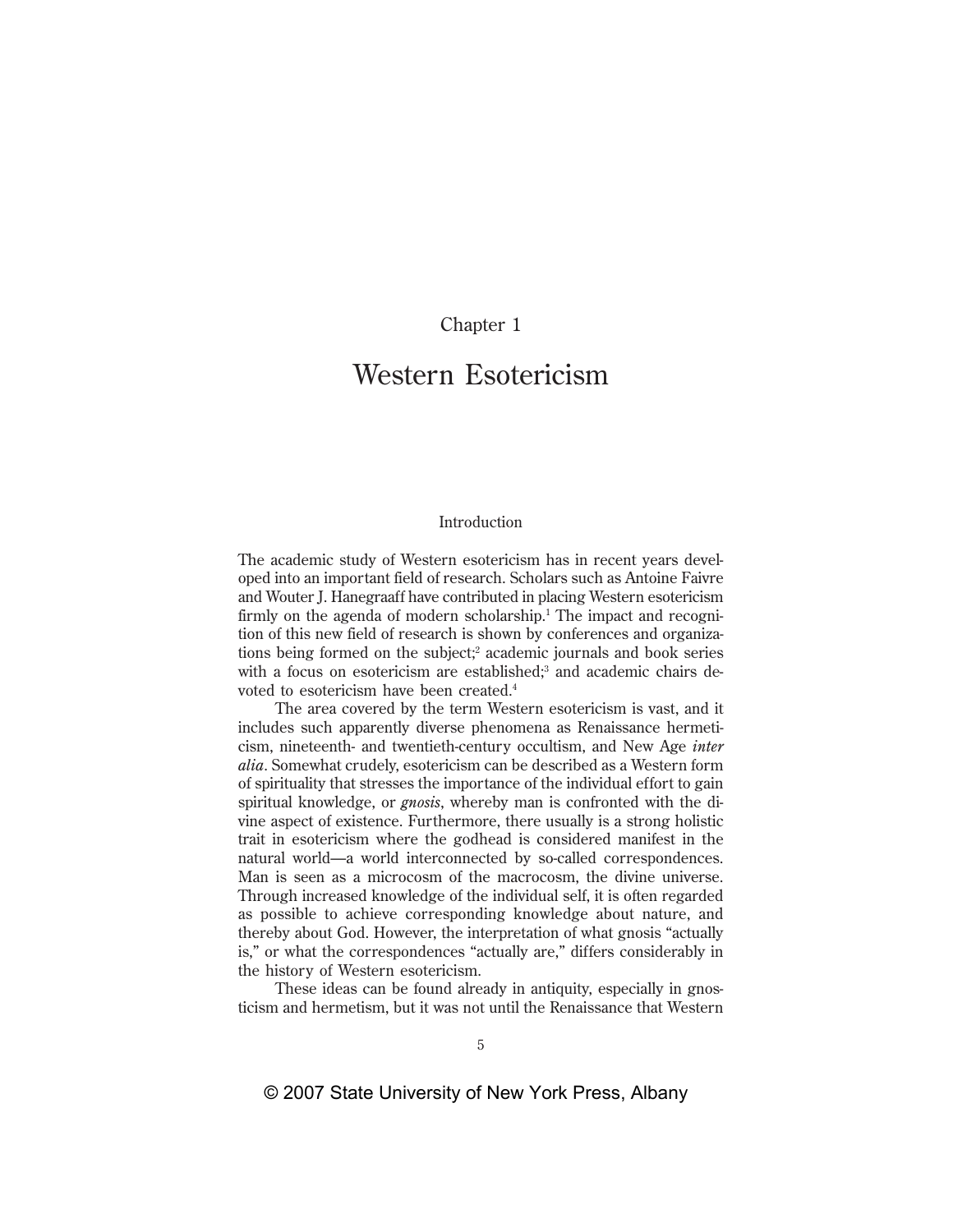esotericism, as understood by the majority of scholars today, emerged. At this particular point in history, there occurred a period of intensified syncretism in which a number of diverse traditions intermingled: traditions such as Neoplatonism, mysticism, Jewish Kabbalah, medieval ritual magic, and hermetism/hermeticism were seen as compatible, and a "new" form of thought gradually appeared—Western esotericism.

From the Renaissance onward esotericism can be seen as an underlying form of thought that can be traced in a number of currents or traditions. In the present work it will be analyzed how this form of thought entered the world of initiatory societies, and more specifically how esotericism was transmitted through masonic rituals of initiation. It should, however, be emphasized at the outset that Western esotericism, in the present context, is not to be understood as a tradition in itself, but rather as a scholarly construct. This construct is aimed at providing an understanding of diverse currents, which, although they have certain aspects in common, more often than not differ significantly in form and content. It should furthermore be stressed that Western esotericism is not to be interpreted as dealing with a separate phenomenon as such, but as a number of phenomena that have been more or less integrated with various trends of Western culture. It is thus a highly complex field of research that constitutes the academic discipline of Western esotericism.

#### The Delimitation of a Field of Research

Western esotericism, as an academic discipline, is of a relatively recent date. Prior to the appearance of the works of Frances Yates in the 1960s the study of Western esotericism had been confined to works dealing with only specific aspects of esotericism, often without any attempt at placing these aspects in a larger context.<sup>5</sup> In fact, the academic community at large often viewed areas of research connected to Western esotericism with suspicion, or even contempt. There are a number of reasons for this negative attitude toward study of Western esotericism. Hanegraaff stresses the fact that esotericism "emerged as a syncretistic type of religiosity in a Christian context, and its representatives were Christians until far into the eighteenth century,"6 and this is probably one of the reasons why the study of Western esotericism was reserved to theologians. By tradition, historians of religion have to a large extent left the research into Christian currents to theologians, and they, in their turn, have often viewed esoteric currents as heresies.

Another reason for the negative attitude can be traced in the particular form of knowledge at which esotericists have aimed. Western culture is sometimes, somewhat simplistically, viewed as resting on two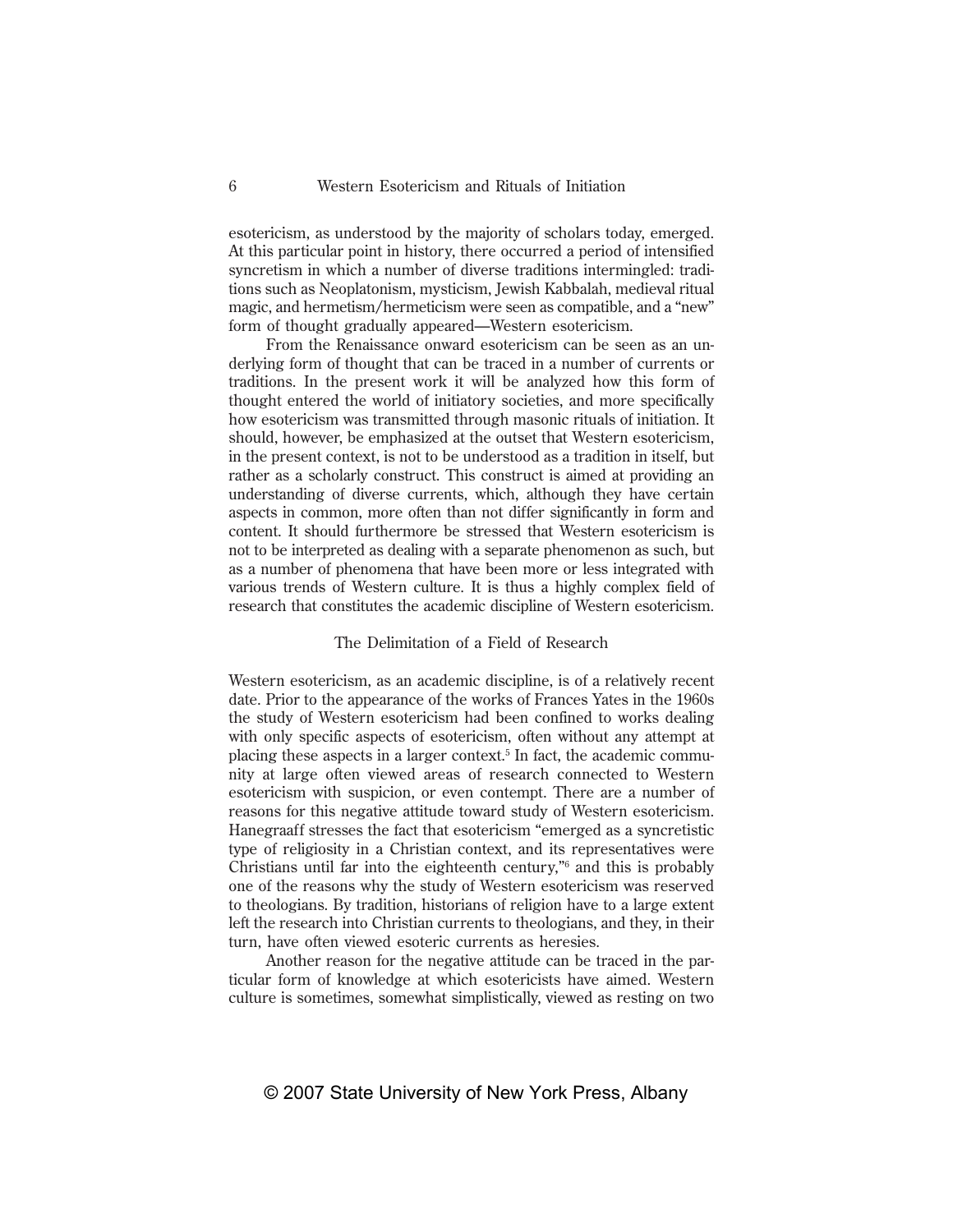pillars: Greek rationality and Christian faith. The knowledge strived for by the esotericists is, however, "characterised by a resistance to the dominance of either pure rationality or doctrinal faith."7 According to van den Broek and Hanegraaff, the knowledge of the esotericists is of a revelatory and experiential nature:

The adherents of this tradition emphasized the importance of inner enlightenment or gnosis: a revelatory experience that mostly entailed an encounter with one's true self as well with the ground of being, God.<sup>8</sup>

Western esotericism can thus be viewed as a third pillar of Western culture, a form of thought that took a middle position between doctrinal faith and rationality. To the adherents of doctrinal faith, however, this type of knowledge or gnosis smacked of heresy, while the promoters of rationality accused it of irrationality and metaphysical reasoning. It should, however, be stressed that these three forms of knowledge were not watertight compartments, but on the contrary highly complex and interconnected currents. For instance, esotericism played a significant part in the development of modern science, with many scientists being esotericists at the same time.<sup>9</sup> In other words, different strategies of attaining knowledge did not necessarily exclude one another. This would later change and lead to a forceful denunciation of, and distancing from, esotericism by the promoters of modern natural sciences.

The study of Western esotericism can be approached from a number of perspectives, and Hanegraaff has distinguished authors on esotericism into five groups:

- (1) perennialists or traditionalists
- (2) religionists
- (3) historians of science and philosophy
- (4) specialists on specific currents
- (5) generalists in the study of Western esotericism<sup>10</sup>

The first group, perennialists or traditionalists, sees the established world religions as outer manifestations of an inner, common, "esoteric" tradition based on specific metaphysical doctrines. According to Hanegraaff, this group parallels dogmatic theology and can thus be seen as an explicit religious pursuit, rather than an academic approach to the study of Western esotericism.<sup>11</sup> Furthermore, traditionalists are essentially antimodern and reject the values of modern society. Nevertheless, the academic merits of scholars influenced by perennialism, such as Mircea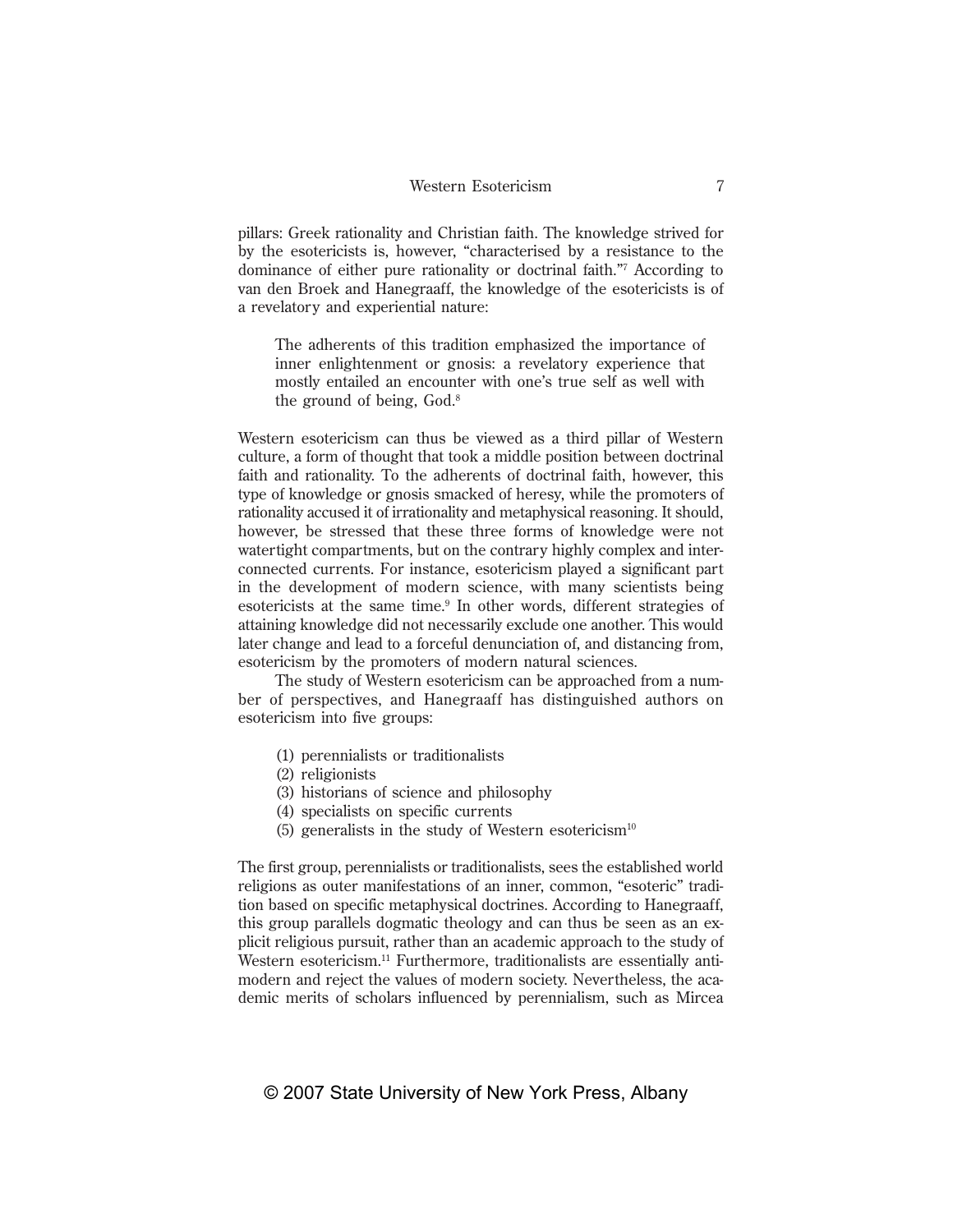Eliade, should not be underestimated. Their approach to the study of religions in general is comparative, and this is reflected in their understanding of esotericism, which is seen as a universal phenomenon.

The religionists, on the other hand, are more implicit in their dogmatic approach to the study of esotericism.12 This approach is typified by the cultic milieu of *Eranos* meetings from 1933 onward.13 Many of the scholars associated with the *Eranos*, such as Mircea Eliade (1907– 1986) and Joseph Campbell (1904–1987), were driven by the conviction that modern man needs religious symbols and myths, and the nondenominational spirituality that evolved in connection with the *Eranos* meetings was well adapted to the beliefs and principles of the counterculture of the 1960s. Ideas originating from the *Eranos* group were well received in the New Age movement and in popular culture. For instance, the enormously successful Star Wars movies were to a large extent influenced by the writings of Joseph Campbell.14

The third group, historians of science and philosophy, generally maintained a negative attitude toward esotericism up until the appearance of the works of Frances Yates. Esoteric beliefs and practices were often considered to embody unreason and unscientific reasoning, and were thus held to be in opposition to the positivistic ideals of natural science. Yates, on the contrary, argued that the hermetic tradition (understood as esotericism) was not only congenial to modern science, but the causal factor in the emergence of modern science. This drastic reinterpretation of the emergence of modern science has been criticized, but Yates' theories have nonetheless been instrumental in changing the attitude of historians of science and philosophy toward esotericism. Today, the categorical stance against everything connected to esotericism is not as prevalent as it used to be among this category of scholars. Instead, esotericism is often seen as an important factor in the understanding of early modern science.

The specialists of particular currents and personalities of esotericism form a large category of scholars. The prime characteristic of this type of scholar, from a methodological point of view, is that the subject of their research is not placed in a larger context, but rather studied as an independent phenomenon.

Finally, the generalists in the study of Western esotericism approach the subject of their research from a broader perspective, concretized by a basic research paradigm. In the following discussion of research paradigms formulated specifically for the study of Western esotericism in a general sense, I will limit myself to the ones proposed by Yates, Faivre, and Hanegraaff.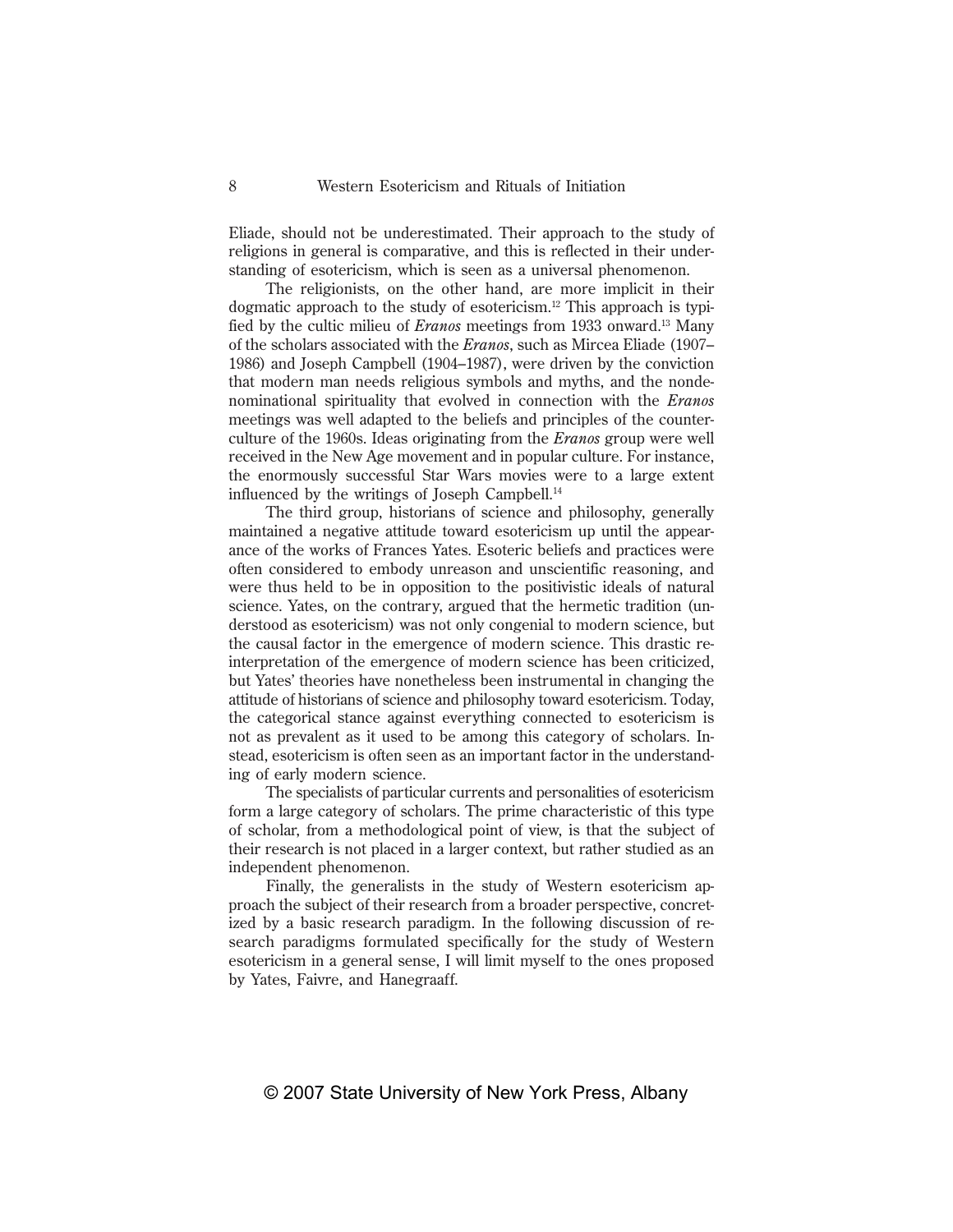#### Western Esotericism 9

#### The Research Paradigms of Western Esotericism

Before discussing the research paradigms of Yates, Faivre, and Hanegraaff, mention should be made of an often-overlooked early generalist approach to the study of Western esotericism. The amateur scholar Arthur Edward Waite (1857–1942) wrote extensively on various aspects of Western esotericism, such as alchemy, Rosicrucianism, ceremonial magic, occultism, and Freemasonry, and actually saw these different aspects as part of a larger whole, which he termed *The Secret Tradition*. While lacking a research paradigm, and not offering a clear definition of *The Secret Tradition*, it is clear that to Waite the prime object of this tradition is a mystical union with Christ. Waite's "scholarly" approach to Western esotericism was, to a certain extent, a mixture of a traditionalist, religionist, and generalist approach. Notwithstanding the fact that Waite's research to a large extent today is outdated, he was often cited as an authority on Western esotericism by scholars, such as Yates, working in this field.15

Dame Frances Yates (1899–1981), historian and art historian of the Renaissance, was the first scholar to study Renaissance esotericism and Rosicrucianism as a coherent cultural phenomenon. By the early 1940s Yates was employed by the Warburg Institute, today part of the University of London, where she concentrated her research on the artistic and literary efforts of the French academies of the sixteenth century. At the end of the 1940s she began to concentrate her research on the hermeticism of the Renaissance. Her research resulted in *Giordano Bruno and the Hermetic Tradition* (1964), and it was further expanded into *The Art of Memory* (1967), *The Rosicrucian Enlightenment* (1972), and *The Occult Philosophy in the Elizabethan Age* (1979). Yates challenged the established history of the Renaissance and showed the importance of, what she called, "the Hermetic Tradition" to influential Renaissance thinkers such as Marsilio Ficino, Pico della Mirandola, and Giordano Bruno. She argued that the Hermetic Tradition is crucial to the understanding of the Renaissance and the development of modern science. Yates set out to rediscover what she perceived to be an ignored part of our cultural heritage, and thereby to rewrite history. The main thesis of Yates research has been summarized by Hanegraaff as the "Yates Paradigm":

This "Yates Paradigm," which has remained dominant through the 1970s and only gradually began to wane during the 1980s, has two main characteristics. First, "the Hermetic Tradition" (and by implication, Western esotericism generally) is presented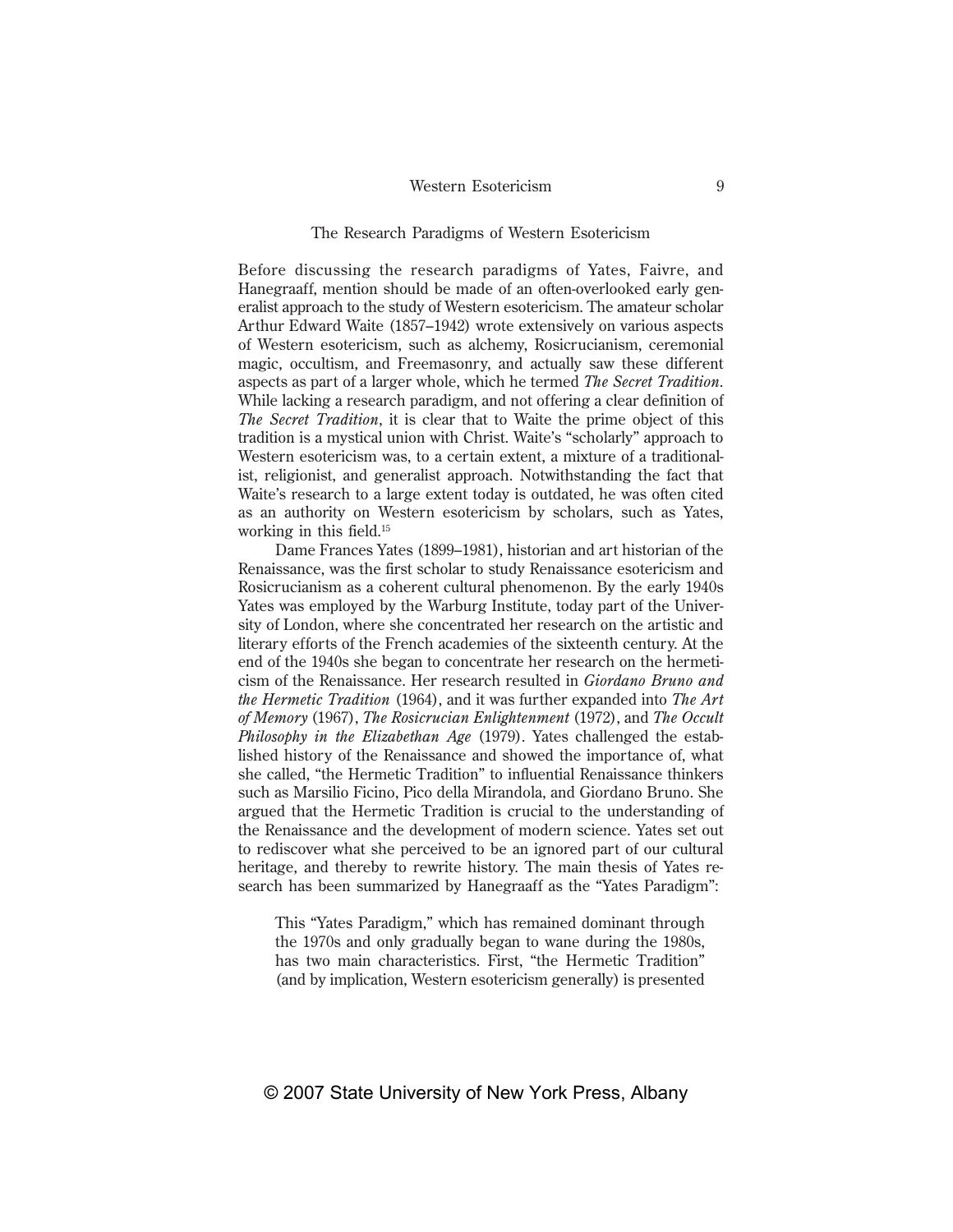as a quasi-autonomous counter-tradition pitted against the mainstream traditions of Christianity and rationality. Second, the presentation of this Hermetic Tradition is inextricably linked to modernist narratives of progress by means of science. Yates' grand narrative was based upon an exciting paradox: she claimed that the "great forward movement" of the scientific revolution, from which the modern world has emerged, was crucially indebted not to rational traditions but—of all things—to the hermetic magic epitomized by figures such as Giordano Bruno. In other words: precisely this forgotten hermetic counterculture of the West, long decried as merely superstitious and reactionary, has supposedly been the true motor of progress.<sup>16</sup>

The two main components of the "Yates Paradigm" have today been refuted.17 The very notion of a Hermetic Tradition, in the sense of an autonomous and demarcated single tradition, has been abandoned by modern scholars in favor of a number of traditions, loosely connected. Yates' arguments for a single tradition were simplistic and did not take into account the highly complex nature of cultural phenomena. Further, the idea that the Hermetic Tradition was the impetus of the emergence of modern science has been discarded, and it is today assumed that Western esotericism was merely one among a number of factors that contributed to the emergence of modern science—not the only one.

In 1992 Antoine Faivre proposed a definition of Western esotericism as a "form of thought," which consists of four intrinsic and two secondary constituting components.18 Faivre's definition has had a large impact on the academic community, and it has become the standard definition in works dealing with Western esotericism. According to Faivre, the historical scope of Western esotericism covers the period from the Renaissance at the end of the fifteenth century to modern movements of today. Geographically, the field is restricted to the Western cultural hemisphere, and there are thus no claims to study a so-called "universal esotericism."19 The four constituting components are: (1) *The idea of correspondence*; (2) *Living nature*; (3) *Imagination and mediations*; (4) *The experience of transmutation*; and the secondary (5) *The practice of the concordance*; (6) *Transmission*. 20 This form of thought, expressed in different ways, can be found in a number of traditions from the Renaissance and onward: hermeticism, Christian Kabbalah, Rosicrucianism, spiritual alchemy, astrology, magic, theosophy, occultism, etc. Different as all these traditions most certainly are, they share Western esotericism as their common basic form of thought around which their individual traits and characteristics are centered. It is this common aspect that gives them a shared *air de famille*. 21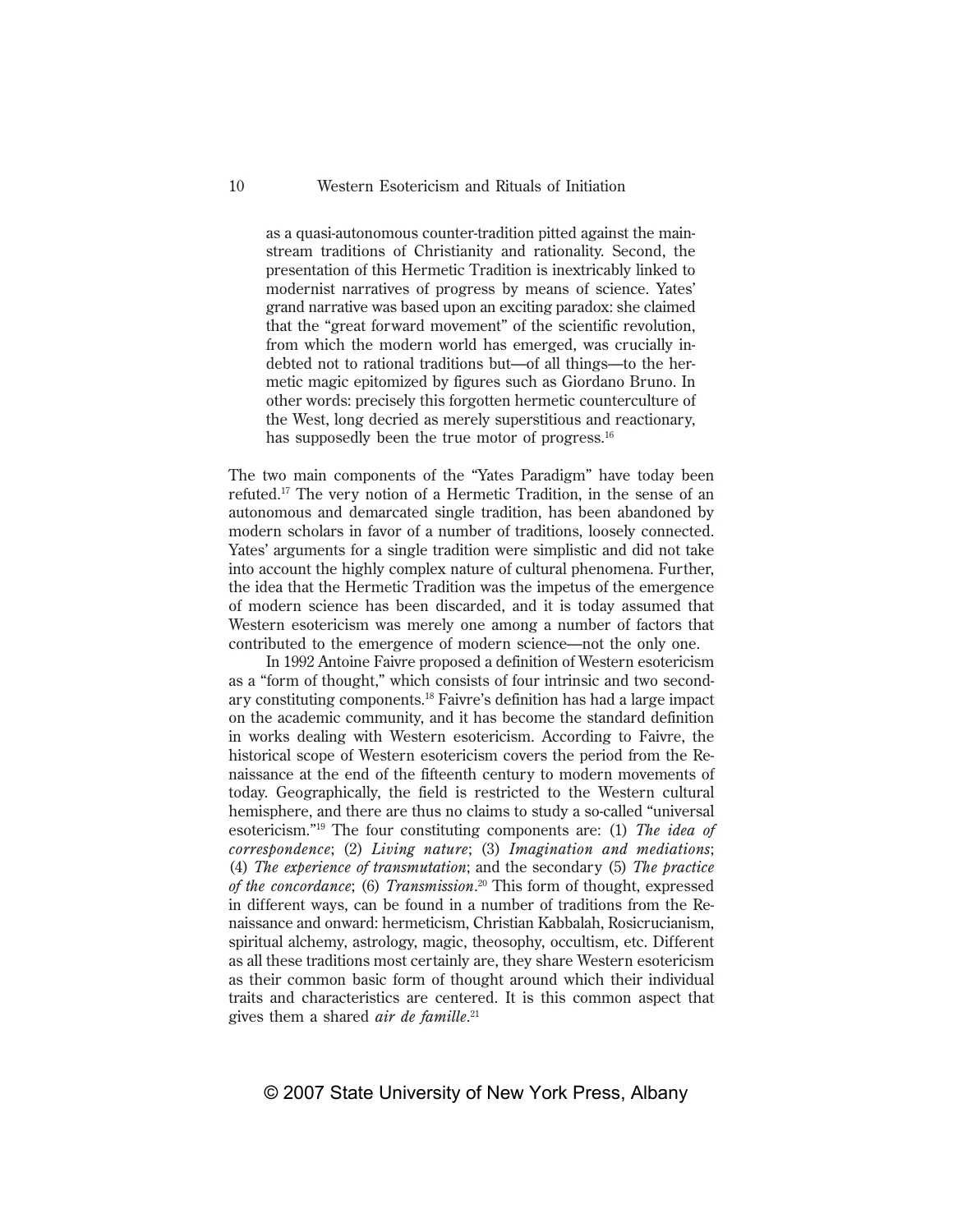(1) *Correspondences*. There are symbolic and concrete correspondences between all the visible and invisible parts of the universe. Man corresponds as a microcosm to the universe (macrocosm). The idea of correspondences is vital to the three "royal arts" of Western esotericism; that is, magic, alchemy, and astrology. There are primarily two kinds of correspondences. First, "those that exist in nature, seen and unseen."22 For instance, the seven planets correspond to the seven metals, and the seven metals correspond to specific parts of the human body. The human *spiritus* corresponds to the *spiritus mundi*, and so on. Second, "correspondences between Nature (the cosmos) or even history and revealed texts."23 Scriptures, such as the Bible, are considered to be in harmony with nature, and through careful study of one, greater knowledge is reached about the other. This type of correspondence is particularly important to the Kabbalah.

(2) *Living Nature*. The entire universe is "complex, plural, hierarchical." It is alive and traversed by a network of sympathies or antipathies that link the things of nature. The knowledge of this network (usually described as mystical links) enables the magician to manipulate it, and thereby causes results in the natural world according to his will. The manipulation of this network of mystical links, is in fact the core of Renaissance magic, or *magia*.

(3) *Imagination and Mediations*. The esotericist regards the imaginative faculty of man to be of great importance. That which is being revealed to his "inner eyes," or creative imagination, is the material (i.e., invisible part of the Universe) that interests him. Connected to the imagination or *vis imaginativa* is the use of rituals, symbolic images, mandalas, and intermediary spirits. As Couliano has pointed out, magic works primarily through the imagination.<sup>24</sup>

(4) *Experience of Transmutation*. Transmutation is a term borrowed from alchemy, which signifies the passage from one plane to another, the modification of a subject in its very nature. Just as the alchemists aimed at turning lead into gold through a process that included the stages of *nigredo*, *albedo*, and *rubedo* (sometimes even *citrinitas*), this process could be viewed as a spiritual one. For the present study, the experience of transmutation is of great importance, since the idea of initiation is partly connected to it. The initiate is often viewed as going through a process of transmutation as he passes through the various rites of initiation.

(5) *The Praxis of the Concordance*. From the end of the fifteenth century and during the sixteenth century an idea of acquiring "a gnosis embracing diverse traditions and melding them in a single crucible" existed. This is exactly how Western esotericism got its form during the Renaissance. By taking ideas from Neoplatonism, pythagorism,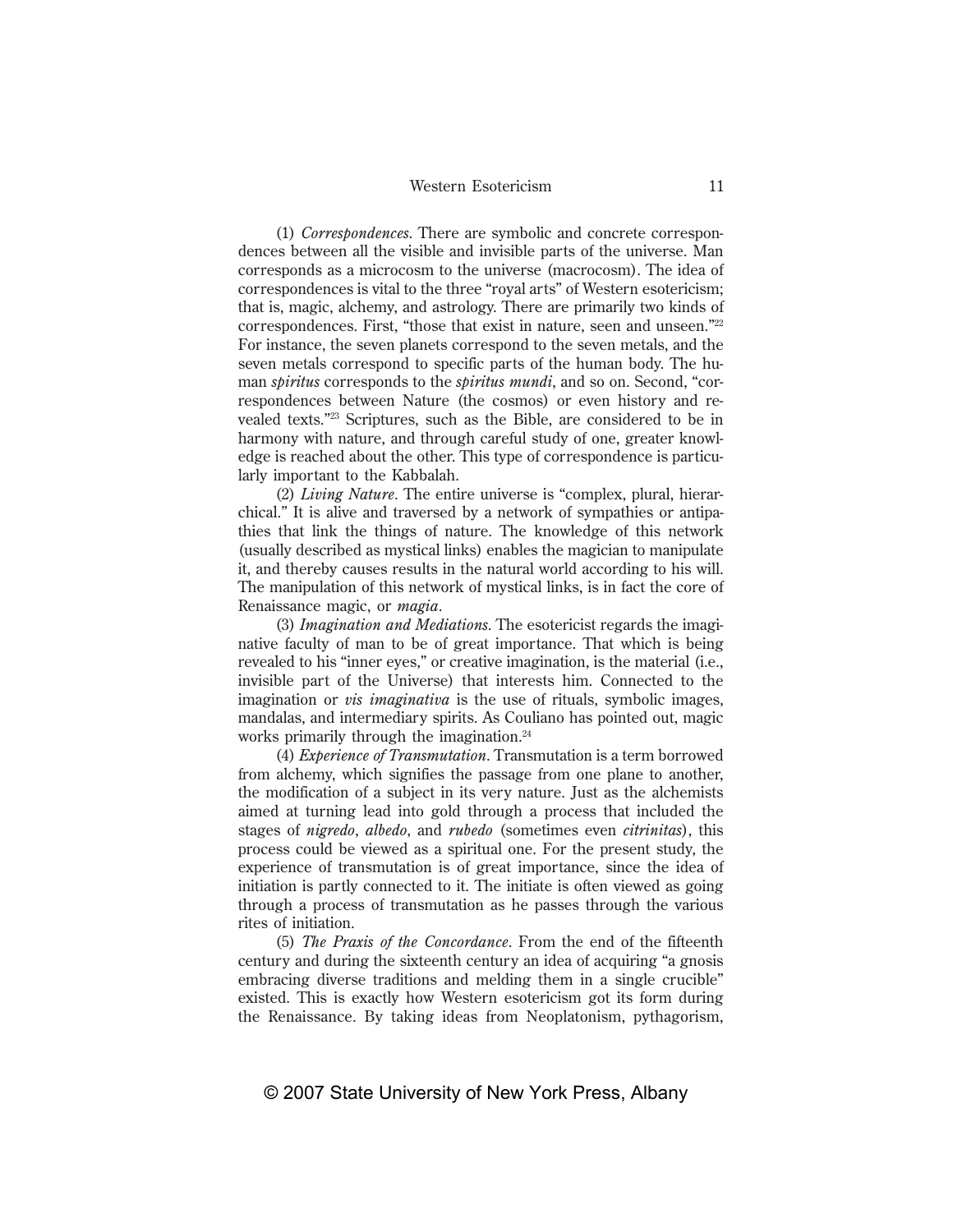hermeticism, Christian Mysticism, and kabbalah the esoteric form of thought was formed. Faivre describes the practice of the concordance as "a consistent tendency to try to establish common denominators between two different traditions or even more, among all traditions, in the hope of obtaining an illumination, a gnosis, of superior quality."25 Connected to this is the popular idea of the *philosophia perennis*, which claimed that a tradition of mystical knowledge had been handed down from Hermes Trismegistus through Moses, Zarathustra, Plato, and many others.

(6) *Transmission*. The esoteric knowledge must be transmitted from master to disciple according to set rules. The knowledge that is transmitted cannot be questioned, and it is seen as part of a tradition that must be respected and regarded as an "organic and integral ensemble." The importance of this idea for initiation is clear: there must be someone who initiates the disciple—he cannot initiate himself. This last criterion is of vital importance for the masonic initiatory societies.

According to Hanegraaff, Faivre's definition of Western esotericism is problematic as foundation for a disciplinary paradigm. While Hanegraaff does not deny the "heuristic value" of Faivre's paradigm, "as based upon a scholarly construct," he questions the validity of the definition for postsixteenth and particularly post-eighteenth-century esoteric currents. Hanegraaff argues that Faivre's definition is based on the esotericism of the Renaissance, and that it does not take into account that esotericism changes through history.

The problem becomes all the more pressing if one applies the definition to post-eighteenth century "occultist" currents. Precisely Faivre's first—and arguably central—intrinsic characteristic, the worldview of correspondences, was severely compromised, to say the least, under the impact of a "mechanical" and positivist worldview based on instrumental causality. Obviously this is not to deny that doctrines of "correspondences" may be encountered in various nineteenth- and twentieth-century forms of esotericism. The point is that the disenchantment of the world may cause the meaning of "correspondences" to get thoroughly reinterpreted; one might even go as far as suggesting that at least some nineteenth- and twentieth-century "esoteric" currents reflect a (neo)positivist "form of thought" adorned with some of the trappings of pre-Enlightenment esotericism, rather than the reverse. In sum, it seems that Faivre's paradigm runs the risk of ignoring or minimizing the creative innovations and transformations of Western esotericism under the impact of secularization, in favour of a "grand continuity" on phenomenological foundations.26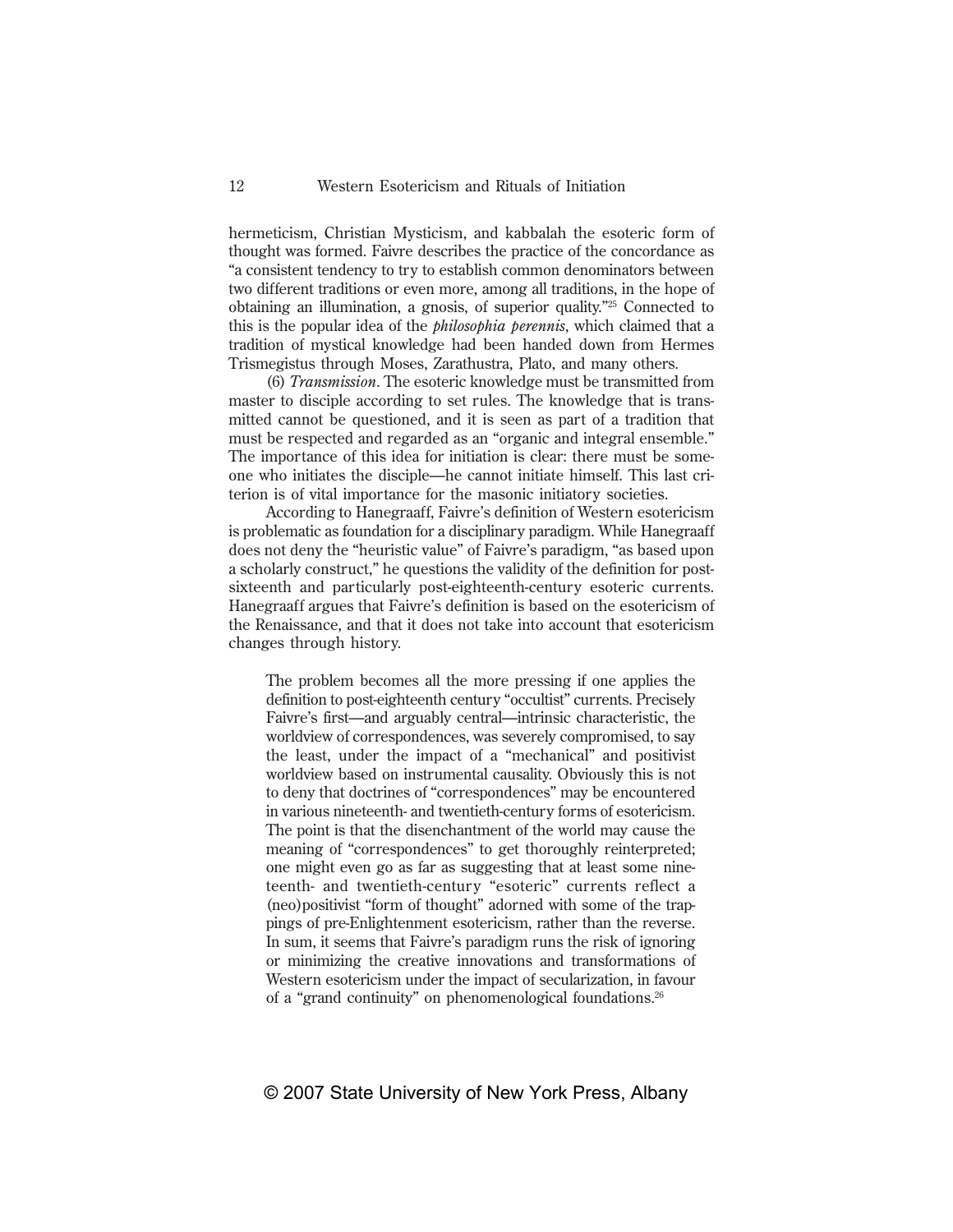Hanegraaff's criticism implies that Faivre's definition of esotericism as a "form of thought" is static, and that esotericism instead should be studied as something complex and changeable. It should, however, be noted that Hanegraaff does not seem to contest Faivre's constituting components as such, but instead focuses on the interpretation of their meaning. According to Hanegraaff, the meaning of the basic components of esotericism changes due to "disenchantment of the world" and the secularization of esotericism.

In order to understand the finer points of Hanegraaff's criticism it is necessary to be familiar with his idea of how occultist forms of esotericism of the nineteenth and twentieth century differ from traditional, or Renaissance, esotericism. First, the understanding of what the "correspondences" actually consist of changed dramatically due to the impact of scientific materialism and nineteenth-century positivism. The mechanical and "disenchanted" worldviews stood in sharp contrast to the enchanted worldview of the Renaissance, in which the divine power permeated the micro- and macrocosmic worlds through the noncausal correspondences.

Accordingly, occultism is characterized by hybrid mixtures of traditional esoteric and modern scientistic-materialist worldviews: while originally the religious belief in a universe brought forth by a personal God was axiomatic for esotericism, eventually this belief succumbed partly or completely to popular scientific visions of a universe answering to impersonal laws of causality.27

Second, Hanegraaff stresses the fact that Western esotericism emerged as a "syncretistic type of religiosity in a Christian context, and its representatives were Christian until far into the eighteenth century." The dominance of traditional Christianity on esotericism decreased in favor of an influx of eastern religiosity, particularly Hinduism and Buddhism. According to the first nonintrinsic component of Faivre's definition of esotericism, the *Praxis of the Concordance,* the esotericists often saw the various established religions as different branches of one and the same tree. This view is especially apparent in nineteenth- and twentieth-century occultist movements. The eastern religiosity that came to influence Western esotericism was, however, a Westernized form, as it was in particular through theosophical literature that the general public encountered it. The interest of the theosophical leaders, Helena Petrovna Blavatsky (1831–1891) and Henry Steel Olcott (1832–1907), in Buddhism drove them to visit Ceylon in 1880. This visit can, to a certain extent, be considered as the commencement of the so-called Buddhist revival that would spread across Asia around the turn of the twentieth century. During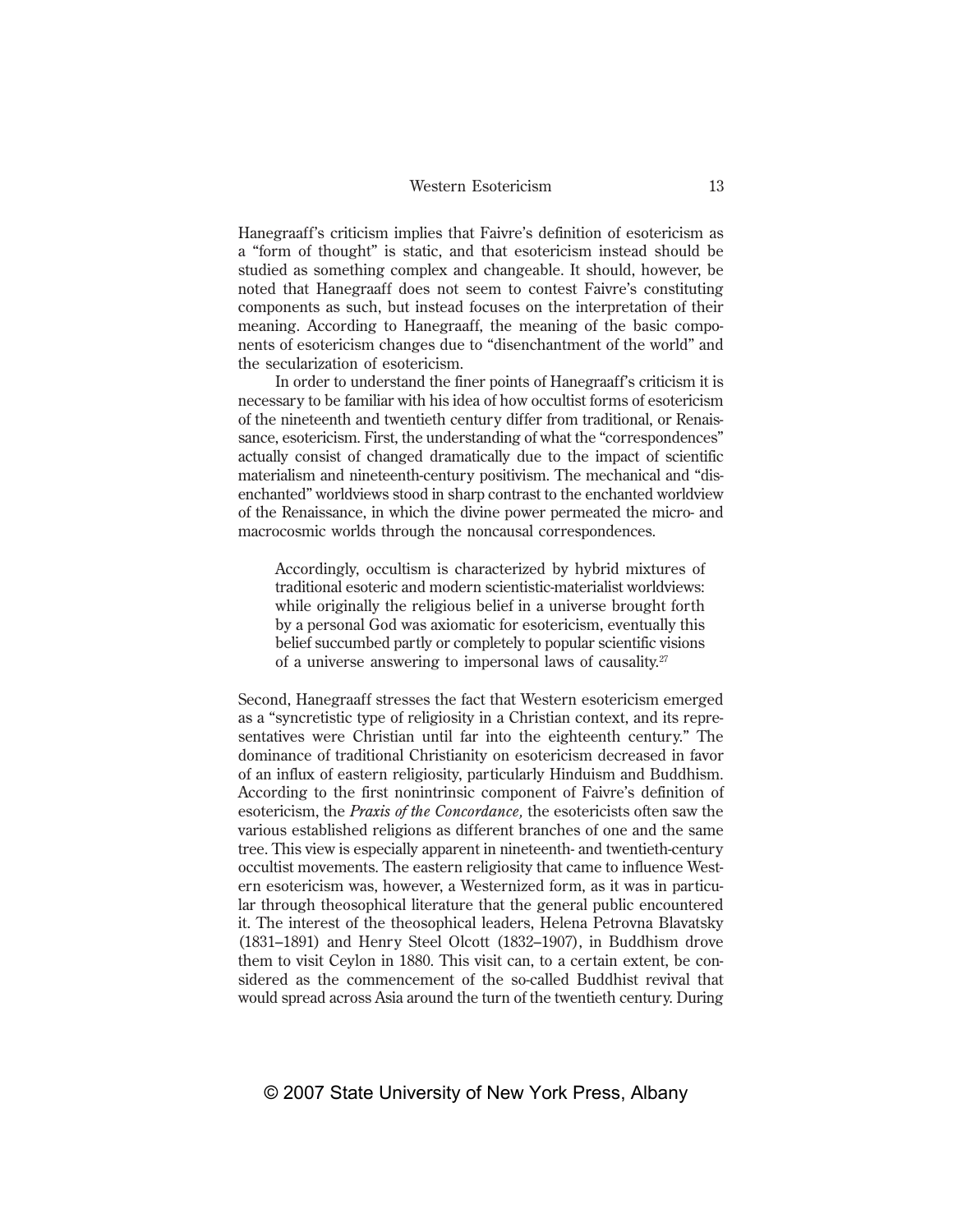his visit to Ceylon, Olcott founded the Buddhist Theosophical Society "with the aim of preserving the heritage of Buddhism and spreading Buddhist education by setting up Buddhist schools."28 It is noteworthy that many of the early westerners who converted to Buddhism came from occultist milieus. For instance, the first European to enter the *sangha* and become an ordained monk was the Englishman Allan Bennett (1872– 1923), who took Ananda Metteyya as his ecclesiastical name. Allan Bennett had been an active member of the *Hermetic Order of the Golden Dawn*, and it is often assumed that he was the adopted son of MacGregor Mathers (1854–1918), the chief of the order from around 1895 to its collapse in 1900. Prior to his departure for the east, Bennett lived with the occultist Aleister Crowley (1875–1947) and trained him in ritual magic.<sup>29</sup>

The most significant impact of Hinduism on Western esotericism can be attributed to the endeavors of Swami Vivekananda (1863–1902). In 1893 Vivekananda attended the World Parliament of Religions and his contribution is of paramount importance for the interpretation of Hinduism as a modern teaching of wisdom. Vivekananda preached a form of neovedanta, which was congenial to the sentiments of the occultist currents. According to Vivekananda, his teachings were of a universal nature and not limited to the sects of individual religions.<sup>30</sup>

Third, the impact of the new theories of evolution, and in particular the philosophical models originating in German Idealism and romanticism, became connected to a universal process of spiritual progress. The idea of a universal spiritual progress became, according to Hanegraaff, fundamental to almost all forms of occultism. This is especially true for New Age, of which one feature is the belief that mankind is about to enter a new age, astrologically termed the Age of Aquarius, characterized by a higher spiritual development. This spiritual development is often considered to be connected to a monistic form of thought, as opposed to the supposed dualism of the previous age, the Age of Pisces.<sup>31</sup>

Fourth, the influence of psychology, and in particular the influence of Carl Gustav Jung (1875–1961). Jung's theory of the anima and animus, the importance attributed to the unconscious, the process of individuation, and the universally applicable archetypes have all become standard features of contemporary esotericism. Psychological terminology is often used to explain religious concepts to such an extent that it is valid to speak of a "psychologisation" of the occult.<sup>32</sup>

Finally, the fifth aspect, which Hanegraaff mentions, in which the occultist movements differ from earlier forms of esotericism, is the impact of capitalist market economy on the domain of spirituality. This aspect is especially prevalent in the New Age movement.<sup>33</sup>

Hanegraaff's dissatisfaction with Faivre's definition of Western esotericism as a form of thought is to be contrasted with his own propo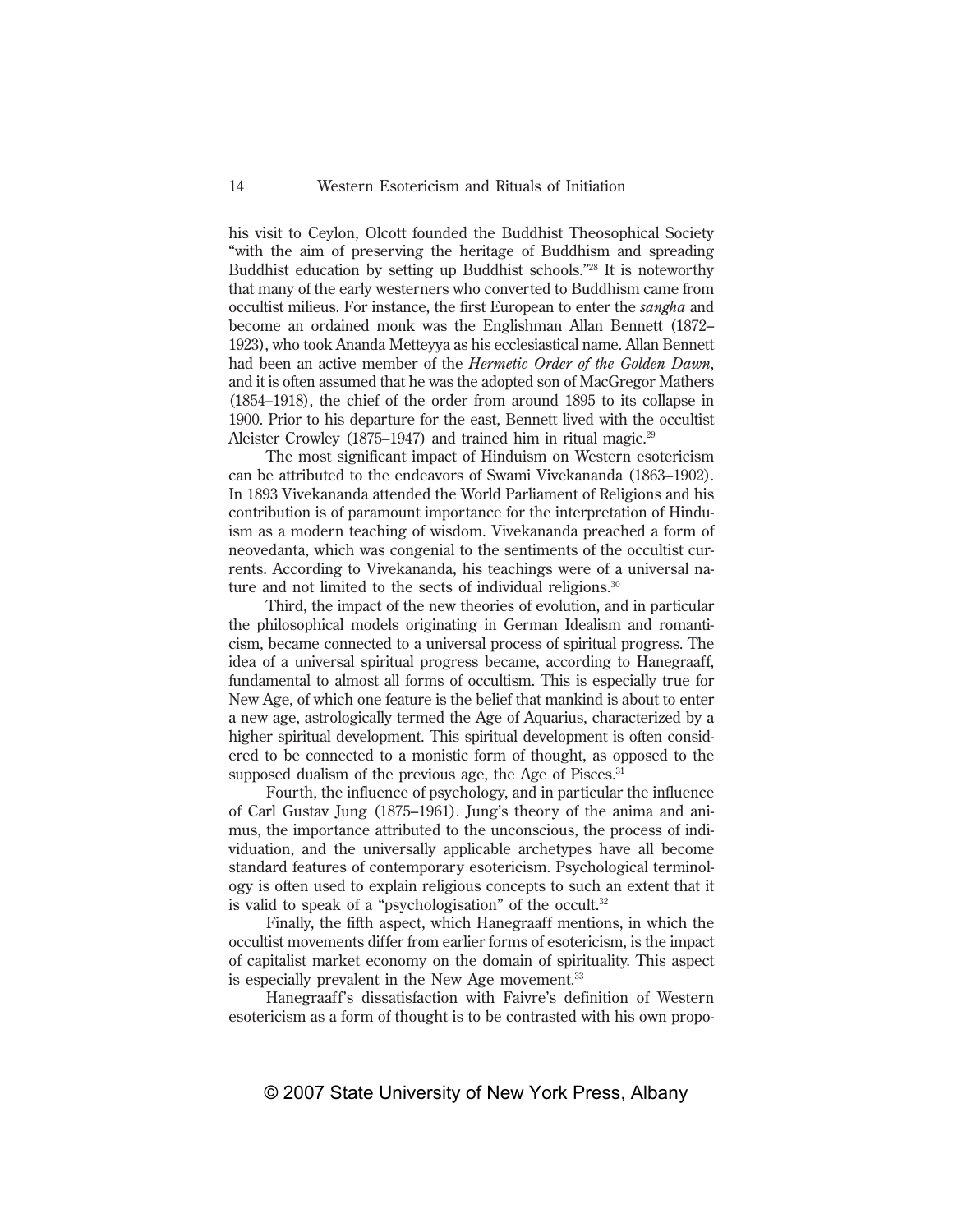sition for a new research paradigm. According to Hanegraaff, Western esotericism should not be studied as an essentially static worldview, but as something that is continually transformed and that adapts to new circumstances. His theoretical definition of Western esotericism is based on the previously mentioned three different ways of achieving knowledge: doctrinal faith, rationality, and the "middle way," which is characterized by knowledge, or *gnosis*, of a revelatory nature:

It is indeed hard to deny that an emphasis on *gnosis*, rather than on rationality or the reliance on religious authority, is quite typical of the currents and personalities usually considered as falling under the heading of "Western esotericism"; and one may add that a marked preference for mythical and symbolic rather than logical and discursive language follows naturally from these premises. *The great risk of such a definition consists in the frequent tendency to misunderstand its ideal-typical and heuristic nature, and use it in a reductionist fashion.*34 [My emphasis.]

Hanegraaff's theoretical definition of Western esotericism as a strategy of knowledge does not, however, only run the risk of being used in a reductionist fashion, but it also runs the risk of being used in such a wide manner that it becomes all-inclusive—and consequently useless as an alternative to Faivre's definition. The nature of the gnosis strived for by the esotericists needs to be further analyzed. The already-quoted definition of gnosis as "a revelatory experience that mostly entailed an encounter with one's true self as well with the ground of being, God" is a good starting point for a theoretical stance, but it needs to be further elaborated in order to be used in a satisfactory way. For instance, is gnosis to be seen as a way of salvation (not forgetting that esotericism is seen as a form of Christian spirituality)? In what way does gnosis differ from the aim of the mystic—or indeed, is there a difference at all? Questions such as these need to be addressed before Hanegraaff's proposal for a new definition of esotericism can be used with any greater result.<sup>35</sup>

At present, Hanegraaff's definition does not exclude the use of Faivre's definition of esotericism. On the contrary, the two definitions can be used as two parallel ways of approaching esoteric discourses. Faivre's constituting components do not necessarily have the same import in the nineteenth century as they had in the Renaissance, but this does not mean that they are not applicable to esoteric currents after the Renaissance.

Finally, a word or two needs to be said concerning Hanegraaff's valuable contribution to the understanding of the development of esotericism under the impact of secularization and modernity. It is, in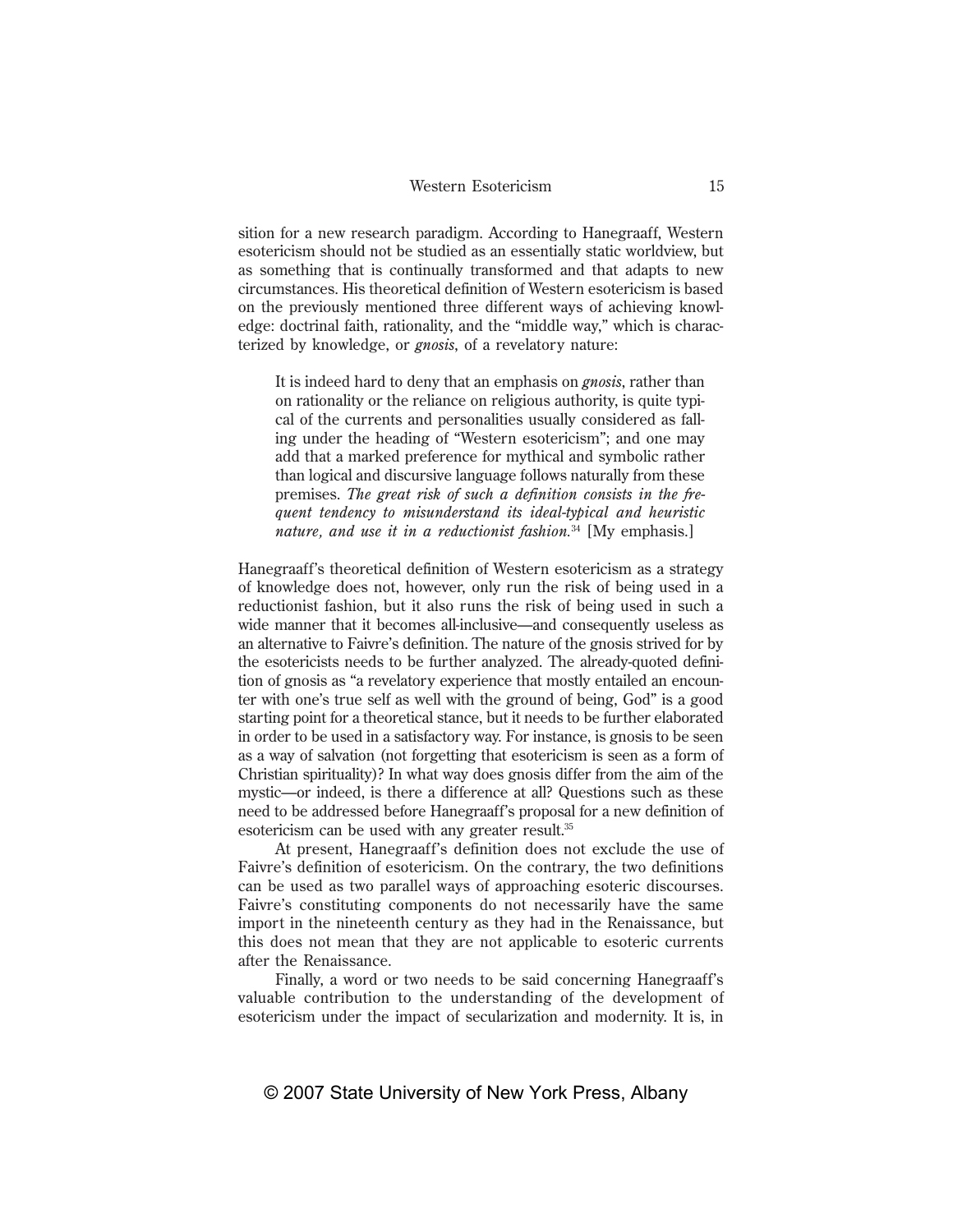my opinion, undeniable that the five above-mentioned changes can be traced in nineteenth- and twentieth-century esotericism, but I would also like to mention the importance of yet two other significant new aspects of occultist currents. First, the importance attached to personal religious experiences. The pragmatic nature of occultism is evident already in the writings of Éliphas Lévi (pseudonym of Alphonse Louis Constant, 1810– 1875), often considered to be the chief instigator of nineteenth-century occultism. This pragmatism was often directed toward the achievement of various "altered states of consciousness," for example, by the invocations and evocations of higher beings, angels, or gods. The religious/ mystical experiences strived for were often very specific in nature: for instance, in the  $A.\dot{A}.\dot{A}$ , an order founded by Aleister Crowley in 1907, the adepts were expected to reach a state that was called "the Knowledge of and Conversation with the Holy Guardian Angel," which can be described as a union of the conscious mind with the unconsciousness. The terminology was taken from a medieval manuscript at the Bibliothèque de l'Arsenal that MacGregor Mathers had translated and published as *The Book of the Sacred Magic of Abra-Melin the Mage* (1898). Other examples of the importance placed on religious experiences are the popularity of works on yoga among adherents of occultism, and the use of sex in magical rituals. The experiential aspect of occultist currents has continued to be an important feature of nineteenth- and twentieth-century occultism, but it is also a significant part of the New Age movement.

The second new important aspect of nineteenth- and twentiethcentury occultist currents is the importance placed on the personal will of the esotericist. The will is not only seen as a fundamental tool in magical rituals, it is often seen as a divine or supernatural aspect of man. This latter view is not as prevalent in the writings of early French occultists, such as Eliphas Lévi, as compared to later British occultists. But the will is nonetheless important to Lévi as the prerequisite to attain "magical power":

Two things, as we have already said, are necessary for the acquisition of magical power—the emancipation of the will from all servitude, and its instruction in the art of domination.36

The later occultist view of the will as something divine was to a large extent influenced by modern philosophers, most notably Friedrich Nietzsche (1844–1900). Although, for instance, Helena Petrovna Blavatsky and the founders of the *Hermetic Order of the Golden Dawn* attributed great importance to the will, $37$  it is with Aleister Crowley that the reli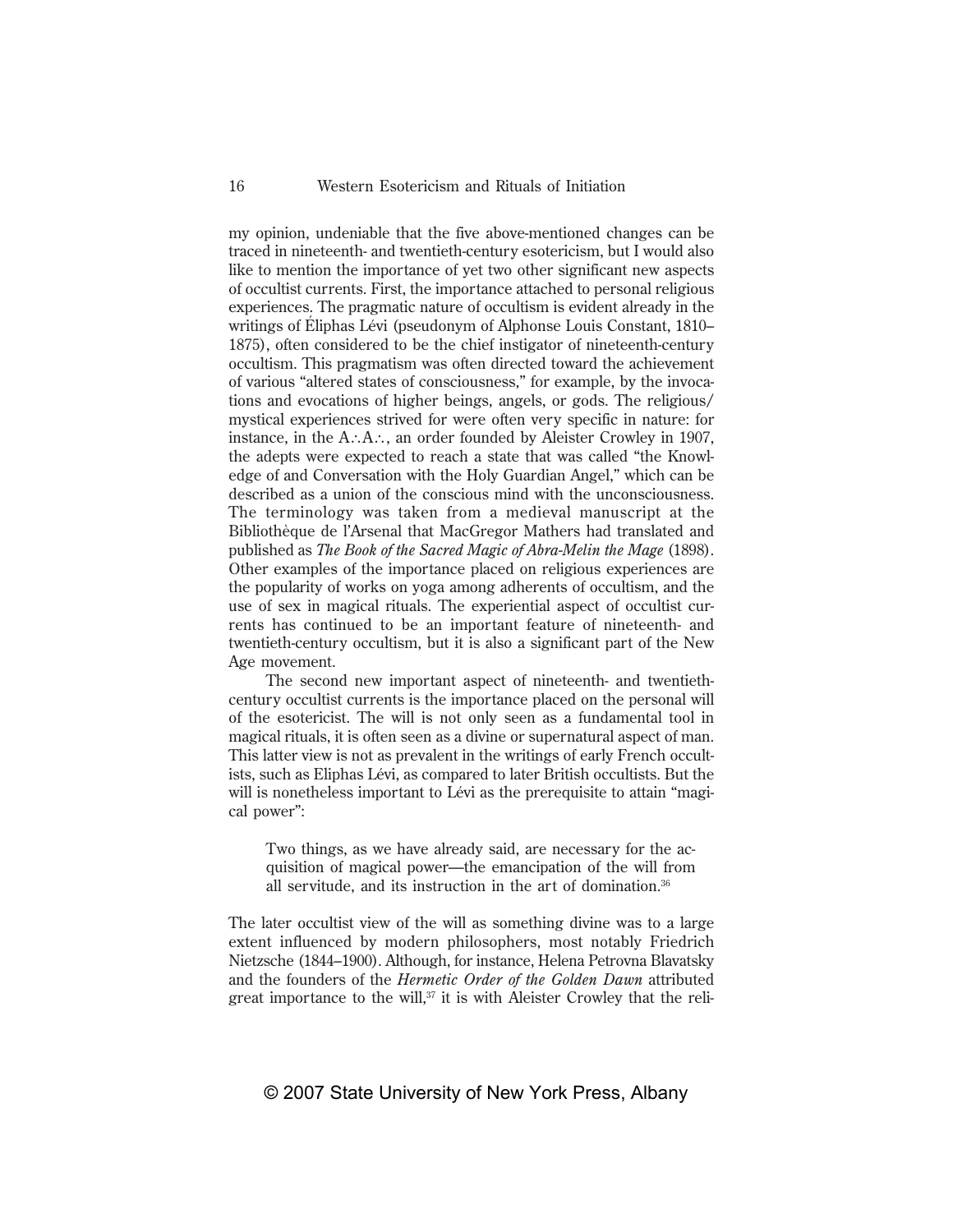gious nature of the will reaches its climax. The new religious movement that Crowley founded in the first decade of the twentieth century, *Thelema* (Greek for will), has as its basic tenet that all men and women have a "purpose" with their lives—a "True Will." With the help of "Magick" and "Mysticism," which were seen by Crowley as the two roads of attainment, the adherents of *Thelema* aim to find out what their True Will is. Crowley summarized the formula of the law of *Thelema* thus:

The formula of this law is: Do what thou wilt. Its moral aspect is simple enough in theory: Do what thou wilt does not mean Do as you please, although it implies this degree of emancipation, that it is no longer possible to say *à priori* that a given action is "wrong." Each man has the right—and an absolute right—to accomplish his True Will.38

These two additional features (i.e., the importance attached to personal religious experiences and the emphasis of the will), in occultist currents are important in many contemporary forms of esotericism, such as Wicca, ritual magic and certain forms of Satanism.

## Western Esotericism in Theory and Practice

Faivre's methodological paradigm of Western esotericism as a "form of thought" is an abstract construct aimed at capturing the essence of a wide variety of phenomena. To be sure, the criteria required of a material in order for it to be classed as esoteric are simple enough. If the constituting components of Western esotericism, and preferably the secondary ones as well, are present in a material, then it is regarded as esoteric. If one, or more, of the constituting components are not to be found, then the material is consequently not regarded as esoteric. The esoteric discourses are characterized by a highly symbolic language, often accompanied by images and emblems through which esotericism is expressed:

The best way to locate any of these six components in a discourse, a work, a ritual, etc., is not to look for doctrinal tenets, but to try to find evidence of their presence in concrete manifestations like images, symbols, styles, etc.39

The complexity of symbols and images found in the esoteric material requires that the scholars who endeavor to trace esotericism have a thorough knowledge of the esoteric currents and their particular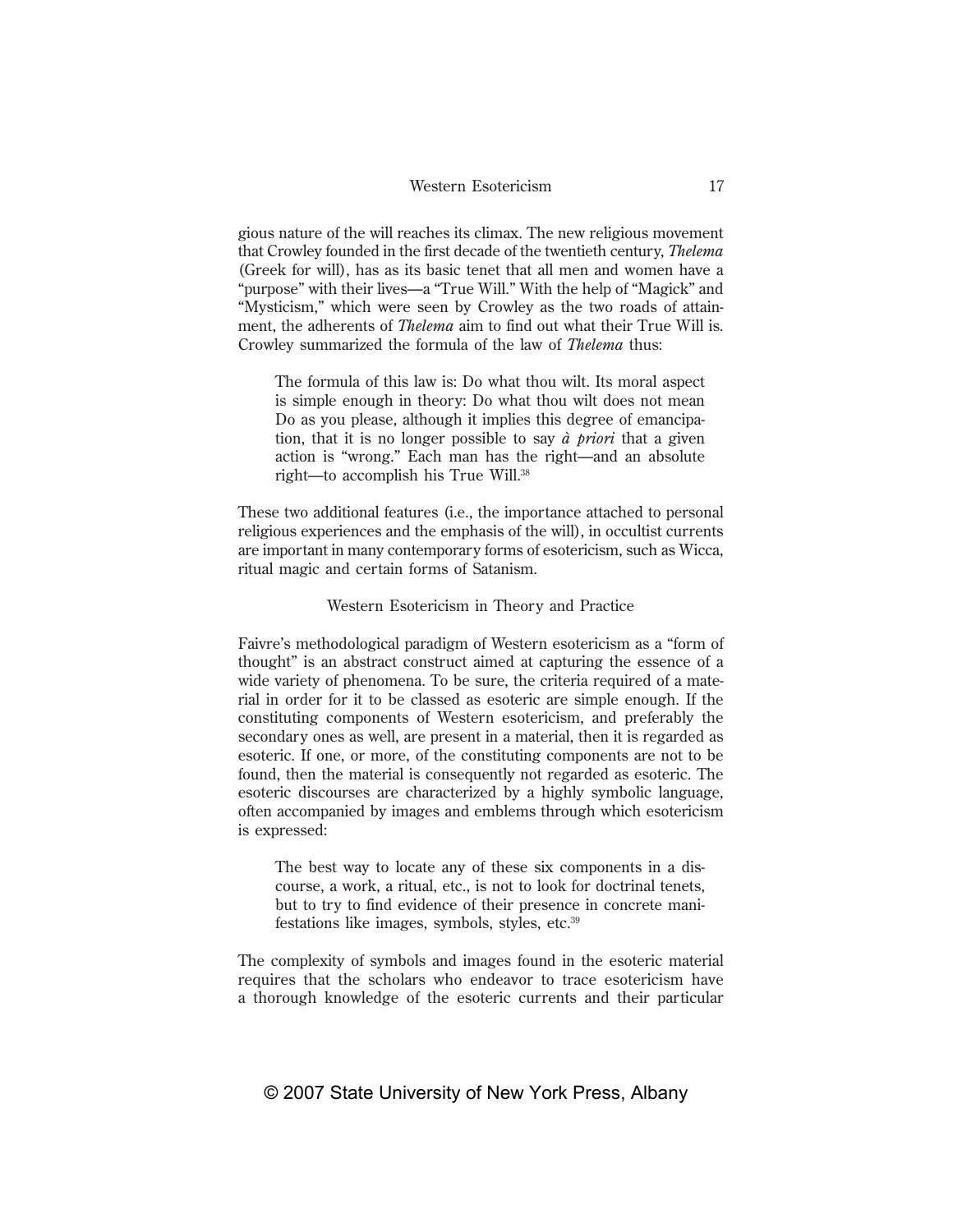symbolism. In theory, Faivre's methodology of Western esotericism is a simple, yet precise, tool where the scholar can identify the form of thought in question. In practice, however, I would argue that the identification of the esoteric form of thought is not always as simple as one might expect. In fact, the scholar is confronted on numerous occasions with material that apparently belongs to the corpus of specific esoteric currents or traditions, such as alchemy, but in which it is impossible to detect some, or all, of the constituting components. Furthermore, as Faivre points out, a material is never exclusively esoteric—it is the question, based on a particular methodological approach, posed to the material that to a large extent direct the subsequent answers. $40$  That is, depending on what aspects one chooses to address in a material, different answers will be found. For instance, *The Chemical Wedding of Christian Rosenkreutz* can be described as, for example, Rosicrucian, alchemical, mystical, Christian, hermetic, or simply as a joke—depending on what questions we pose to the text. This fact presents us with a number of problems. For instance, can a Rosicrucian text be *nonesoteric*? Can a text in which it is impossible to detect the constituting components of the esoteric form of thought still be classified as esoteric? What follows is an attempt to classify four different types of texts related to Western esotericism.

## (1) *Texts belonging to one (or more) esoteric current(s), in which the constituting components of the esoteric "form of thought" are explicitly present*:

This category is that which we normally term esoteric; that is, texts in which the constituting components of Western esotericism are clearly present. Thus, esoteric currents such as Christian Kabbalah, paracelsism, Rosicrucianism, theosophy, alchemy, astrology, magic (Magia), occultism and perennialism all have the common feature that they are permeated with the esoteric "form of thought," expressed through the constituting components. The esoteric form of thought is to a large extent explicitly present in these currents; that is, the constituting components of Western esotericism are detectable—and thereby these currents answer to the required criteria of designing them as esoteric. Important to note is that the esoteric form of thought is a fundamental aspect of these currents, and that their individual traits and developments are in accordance with Western esotericism.

## (2) *Texts belonging to one (or more) esoteric current(s), in which the constituting components of esoteric form of thought are implicitly present*: In the majority of the discourses related to the esoteric traditions discussed above, Faivre's constituting components of Western esotericism are easily detectable. However, there are a certain amount of texts that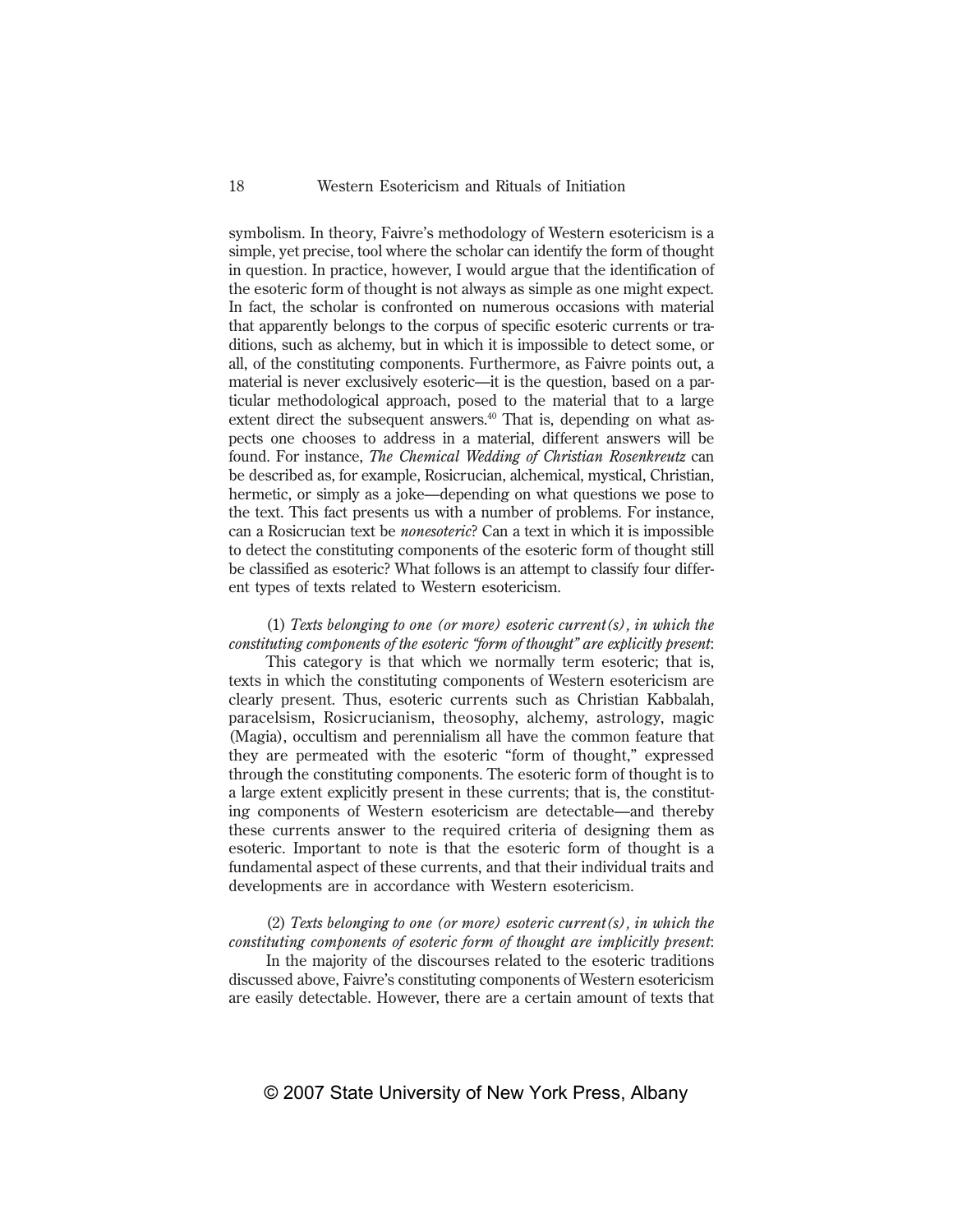belong to one, or more, of the esoteric traditions, in which it is not possible to trace the constituting components of the esoteric form of thought. That is, it is not possible to trace any explicit references to the components, but the context and subject of the texts are nonetheless pointing toward the components in an implicit manner. Indeed, even nonesoteric texts can be interpreted as esoteric, depending on the circumstances in which they appear, and how they are used.41 Western esotericism is, according to Faivre, a form of thought, a certain manner through which the esotericist interprets phenomena. As esoteric materials are composed by esotericists, and more often than not, for other fellow-esotericists, it is important to take into account the possibility that the constituting components of Western esotericism were not always expressed explicitly as they already played such an integrated part of the authors' and readers' shared worldview. It is more than likely that the fundamental components often were taken for granted, and there was consequently no need to express them.<sup>42</sup> However, by a thorough study of the text it is possible to trace them implicitly. For instance, an alchemical recipe might not explicitly refer to the correspondences between the seven metals and the seven planets, but an alchemist would nonetheless immediately see the connection, and further, he or she would relate the correspondences to man, as man is the microcosm of macrocosm.43 This is admittedly an oversimplified example, but it serves to illustrate that since the constituting components of Western esotericism are such fundamental features, they must be taken into account even though they are not explicitly present. It is the context that determines whether or not esotericism can be considered to be implicitly present, and not the mere fact that it belongs to an esoteric tradition.<sup>44</sup>

## (3) *Texts belonging to one (or more) esoteric current(s), in which the esoteric form of thought is not present*:

There are, however, instances when a text clearly belongs to a certain esoteric current, but in which the esoteric form of thought is not present. At first appearance this statement might seem as a contradiction. However, a text that is clearly part of an esoteric tradition, such as Rosicrucianism, can be dealing with subjects that are not dependent on the esoteric form of thought.45 In other words, a text can be Rosicrucian, but that does not necessarily make it esoteric. A text can only be termed esoteric when the constituting components are present in it, in an explicit or implicit manner (vide supra). A text dealing with organizational questions, such as *The Laws of the Fraternity of the Rosie Cross* (in which the esoteric form of thought is not explicitly present), is not dependent on the esoteric form of thought, and it is therefore possible to rule out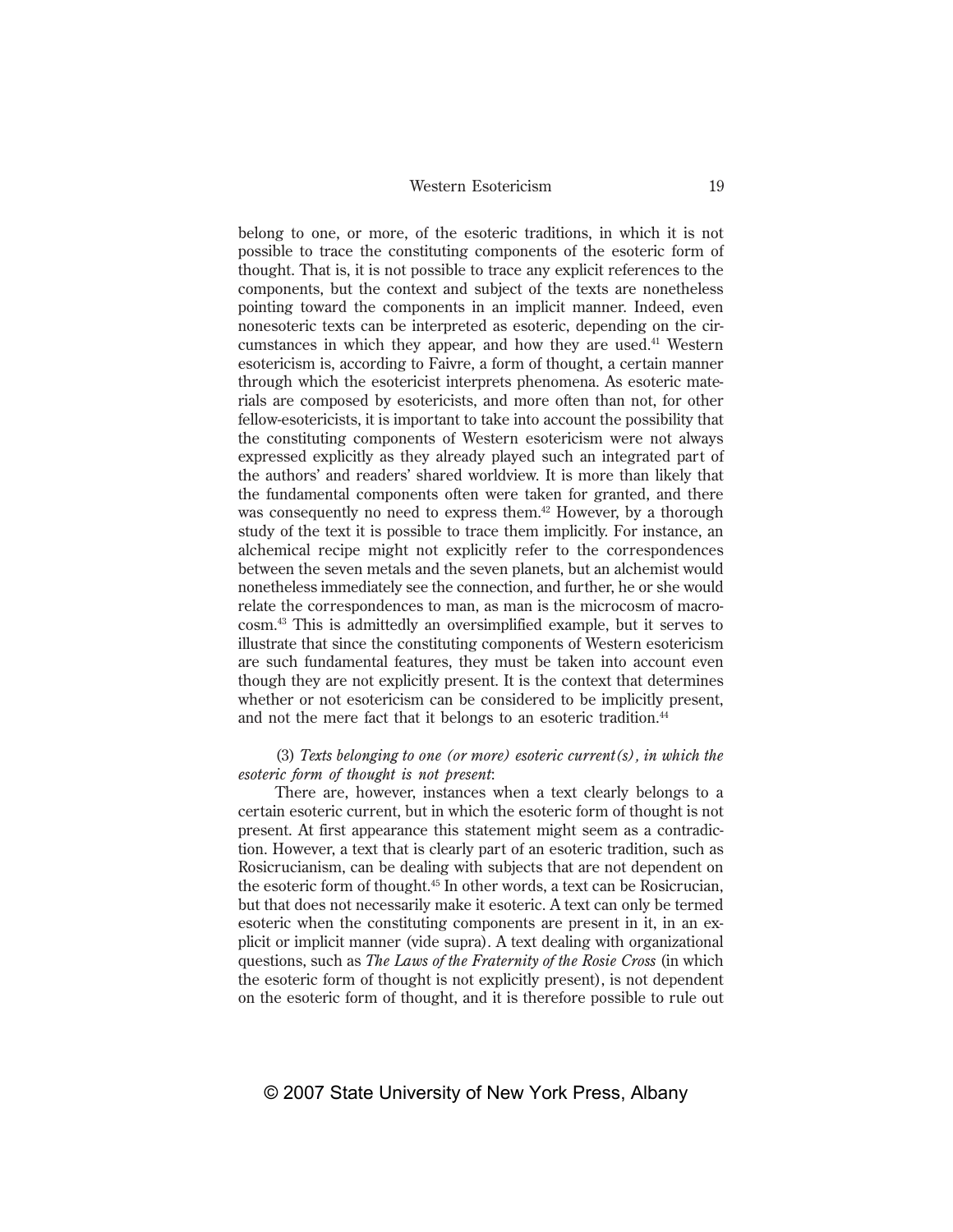the presence of esotericism in an implicit manner. The criteria for assigning a text as esoteric should not be based on the mere account of it belonging to one or more of the esoteric currents, but to whether or not the constituting components can be ascertained in an explicit or implicit manner in it.

#### (4) *Migration of esoteric ideas into nonesoteric materials*:

It is common enough to find symbols, ideas, or techniques that traditionally are connected to a certain esoteric tradition in nonesoteric materials. For instance, references to magic or alchemy can frequently be found in modern literature, such as the Fantasy genre, in which the esoteric form of thought is not present.<sup>46</sup> Magic, for example, can have either a seminal or nominal presence in the material, but that does not make it esoteric, as we understand the term. Another example can be found in the New Age movement in which the eclectic attitude is apparent. A person might use techniques that traditionally are connected to the esoteric traditions, such as Tarot, in a purely divinatory or meditational manner without taking into account the underlying esoteric form of thought. Such practice cannot be termed esoteric, as it is an example of a nonesoteric usage of a traditionally esoteric technique. These two examples illustrate two different ways in which esoteric ideas can migrate into nonesoteric areas.

All classifications are reductions, and ultimately simplifications, of complex data, and the above classification is no exception. Furthermore, theoretical classifications tend to become awkward instruments when practically applied. It is nonetheless important to stress the different aspects of esotericism in order to understand its various modes of manifestation. It should be stressed that the notion of *implicit esotericism* should be used with caution and only when there are valid reasons for applying the term. A liberal usage of the term might render it too inclusive and thus distancing it from the definition of Western esotericism as understood by Faivre. Used with proper reserve it will, however, serve the scholar with a means to draw attention to a hitherto largely ignored aspect of Western esotericism.

## Western Esoteric Currents

Criticism to Frances Yates's theory of a so-called Hermetic Tradition shows that there is no such thing as a homogenous hermetic tradition, but rather a number of complex and intertwining hermetic traditions or currents.47 In a similar manner it is necessary to be cautious toward the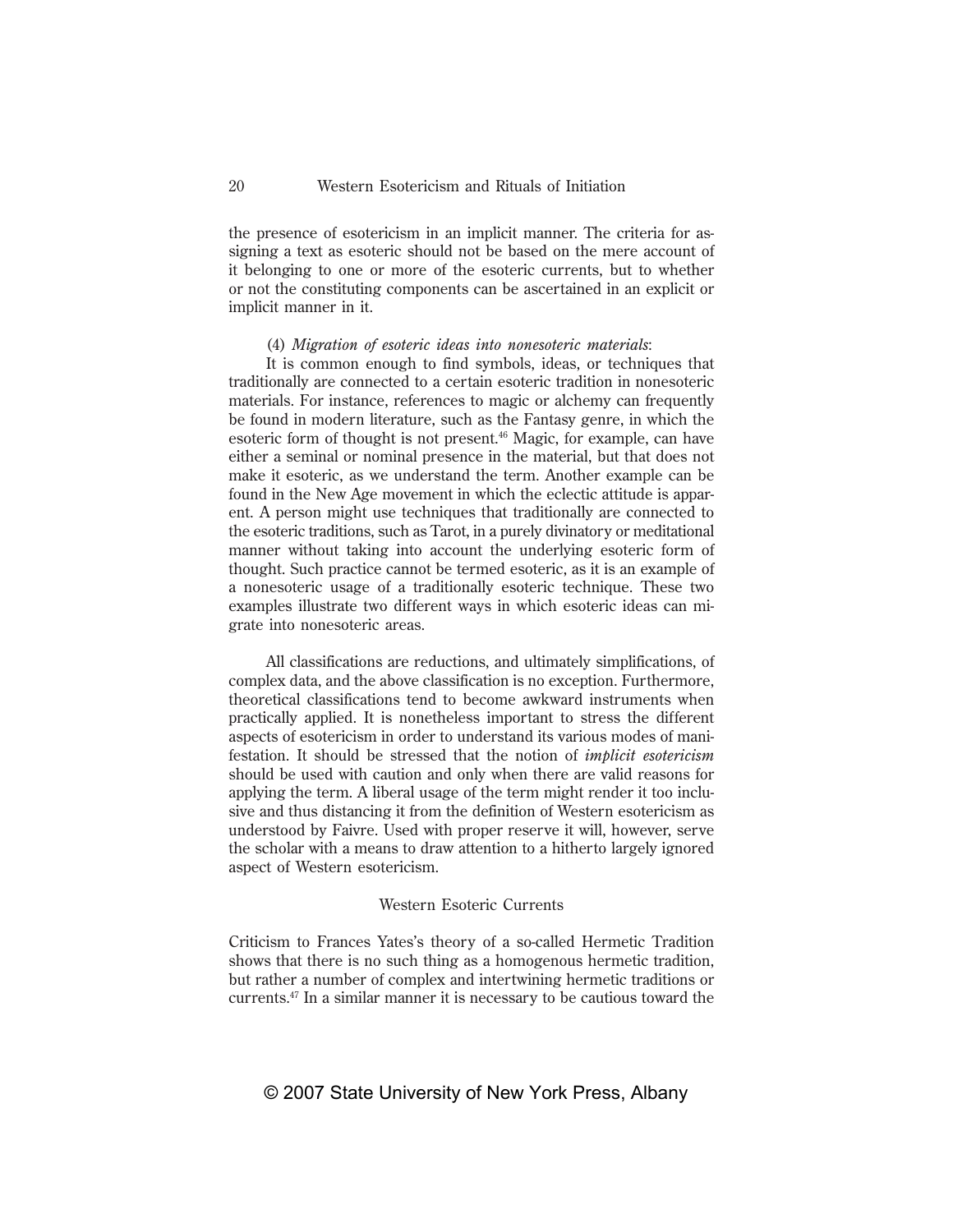notion of a single esoteric tradition. As already stated, Western esotericism, as a form of thought, is an abstract construction that only exists as a methodology. There is no such thing as an esoteric tradition *per se*, in which the esoteric form of thought can be traced historically. What we can study, however, are the various currents through which the esoteric form of thought manifests itself. The components of esotericism are traceable through a number of historical currents that have been present in our cultural hemisphere since the Renaissance. While there is no "Esoteric Tradition" we can, according to Hanegraaff, speak of a so-called "tradition of esotericism":

Certainly, it is on the basis of its *ideas* that esotericism becomes visible to the historian as a separate field of study, and it is their development over time which enables the historian to speak of a "tradition" of esotericism.48

Thus, when we speak of esoteric currents, it is not the esoteric form of thought itself that is being referred to, but rather the esoteric form of thought in its various modes of manifestation.49 Western esotericism is a passive, nonmanifest construct that is traceable only when active, or manifest in one or more of the esoteric currents; that is, in the empirical data available to us.

There is not, for us, any esotericism sui generis. Each of the component elements of the form of thought that it has been agreed to call esoteric presents itself only as a theoretical generalization starting from empirical data (under the circumstances, starting from concrete historical ideas).<sup>50</sup>

The relationship between the "active" and "passive" sides of esotericism; that is, the unmanifest esoteric form of thought on the one hand, and the active, manifest form of thought as expressed through the esoteric currents on the other, is by definition a one-sided relation only. The esoteric form of thought, being static, is not subject to historical conditions (since it is an abstract construct), which the esoteric currents on the other hand by necessity are. The constituting components of Western esotericism are the same today as they were during the Renaissance— Faivre does not count with additional components as history evolves.<sup>51</sup> The esoteric currents, being nonstatic and dynamic, constantly change and new currents appear. They show a remarkable tendency to adapt to the historical conditions of our culture, a fact that is easily detectable in many of our contemporary esoteric new religious movements.<sup>52</sup>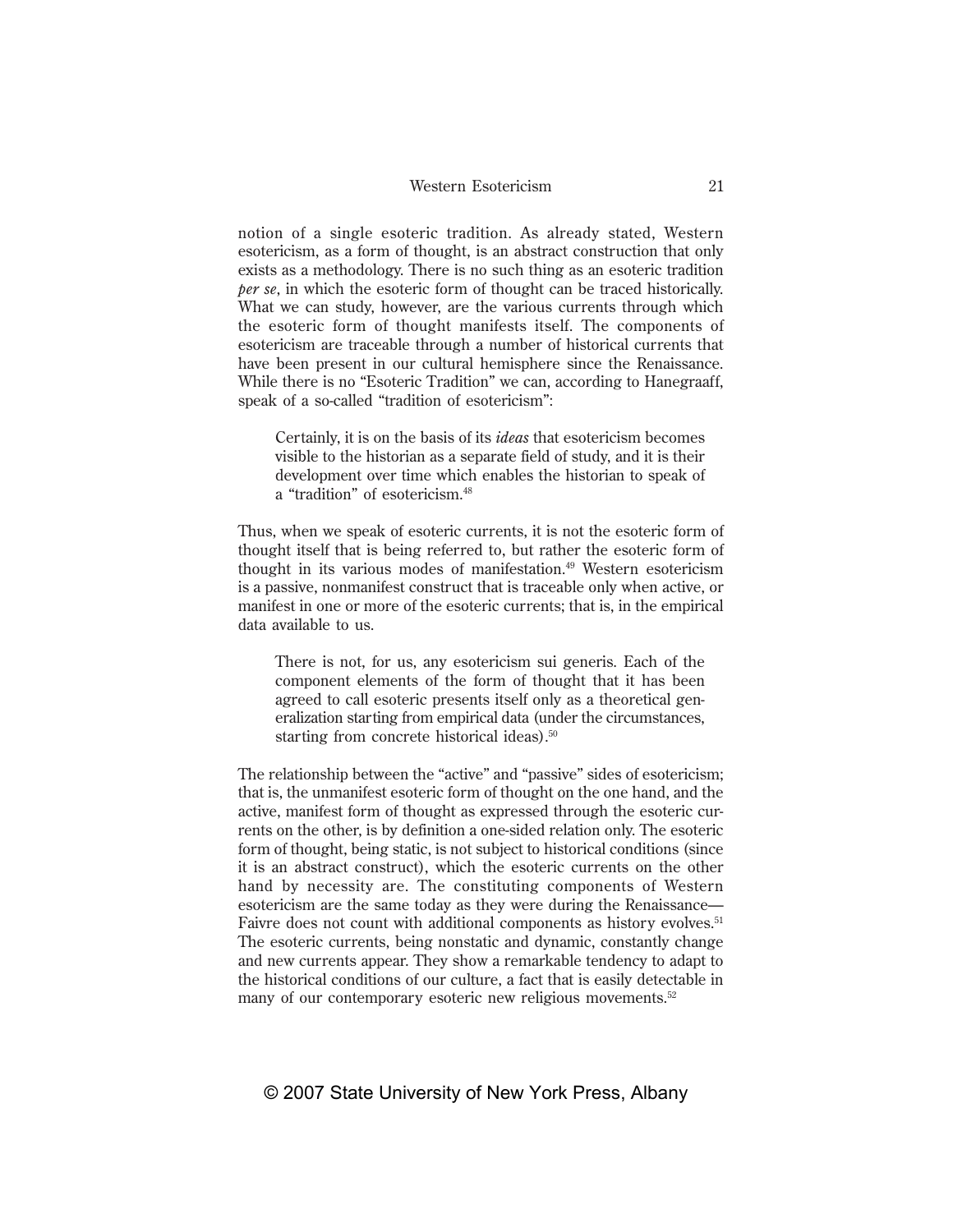The interrelationship between the esoteric currents shows that they are often interpreted by esotericists as dependent, or at least explicatory, of each other. This is most evident in occultism in which the eclectic attitude is taken to its extreme. In discussing the use of certain terms connected to Western esotericism Faivre differentiates between what he calls *Currents* and *Notions*, which he further divides into three groups (Table 1.1).53 According to Faivre the *Currents* correspond to movements, schools, or traditions, while the *Notions* correspond to spiritual attitudes or to practices.<sup>54</sup>

The division into currents and notions is important as it stresses two interconnected dimensions of Western esotericism—the theoretical (or organizational) and the practical (or experiential). The theoretical dimension, realized in movements, schools, fraternities, organizations, etc., appears to be an important factor in Western esotericism, especially from the eighteenth century onward. The notion that certain societies or groups of initiates are repositories of a sacred knowledge, or gnosis, is indeed a prominent feature of the esoteric mythology. An important aspect of esoteric societies as *transmitters* of gnosis lies in the emphasis of the legitimacy of the "transmutative" knowledge.<sup>55</sup> The theoretical dimension of Western esotericism can be studied from an historical point of view; that is, it is possible to trace a particular school's development from its foundation, to ascertain the identity of its founders and members, and so on. A further characteristic of the esoteric currents is that most of them can be traced back to one or more founding texts, whereas the notions are loosely based on a corpus of literature.

The practical or experiential dimension of esotericism can be traced back to classical or Renaissance esotericism, but during the nineteenth century the importance of this dimension is considerably increased. To a certain extent, the experiential aspect of esotericism can be linked to the notion of gnosis, the revelatory form of knowledge, which, according to Hanegraaff, is the prime characteristic of Western esotericism.

| Currents that are<br>not notions | Currents that also<br><i>correspond to notions</i> | Notions that are not<br>currents |
|----------------------------------|----------------------------------------------------|----------------------------------|
| Hermetism                        | Alchemy                                            | Hermeticism                      |
| Christian Kabbalah               | Astrology                                          | Gnosis                           |
| Paracelsism                      | Magic (or <i>Magia</i> )                           |                                  |
| Rosicrucianism                   | Occultism                                          |                                  |
| Theosophy                        | Perennialism                                       |                                  |

Table 1.1. Terminology relating to Western esotericism according to Faivre.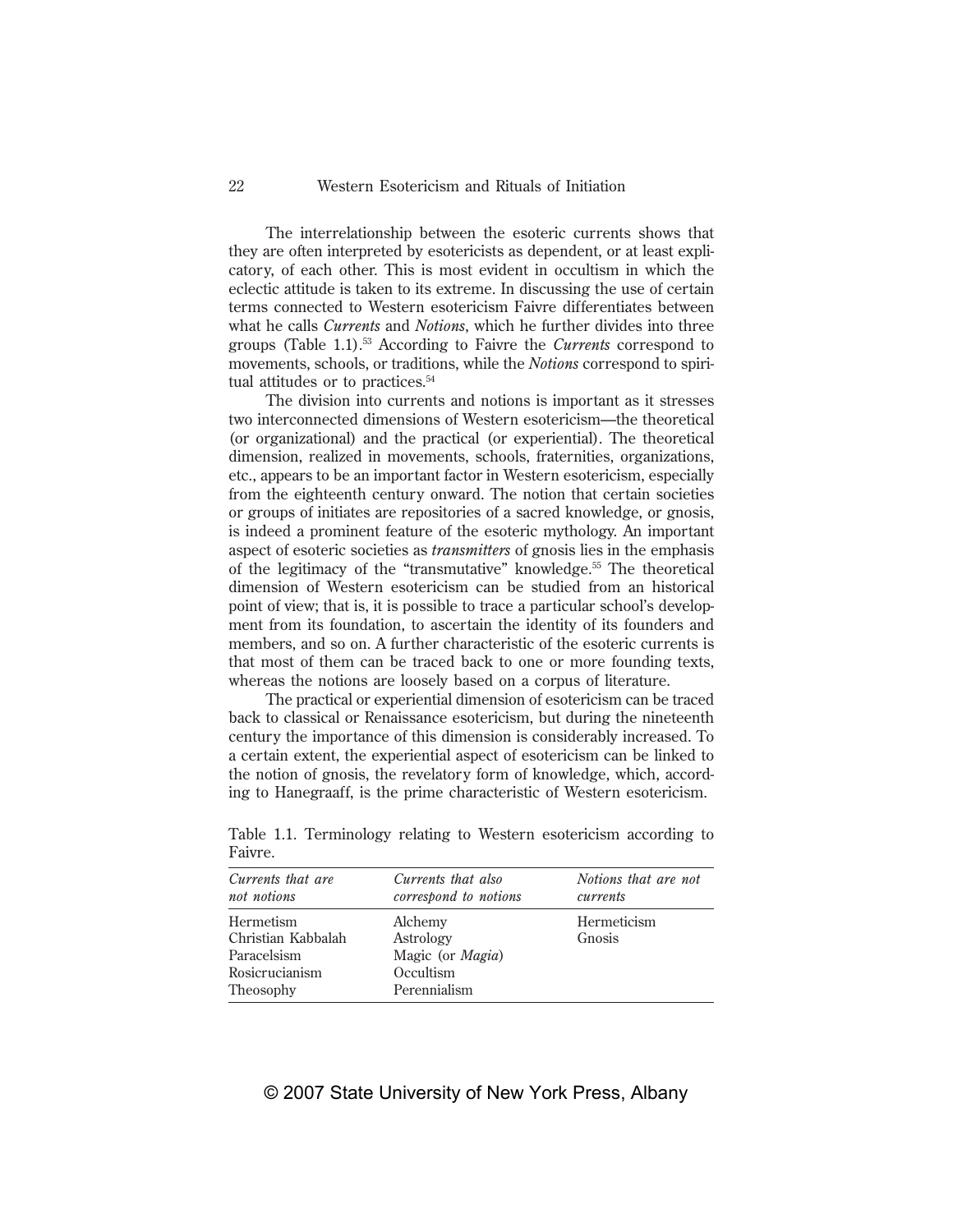Faivre's division of terms in relation to Western esotericism into notions and currents is important as it stresses two important aspects of Western esotericism. Nevertheless, the division might lead to some confusion, as it does not provide any clear criteria of where currents end and notions begin. This is apparent in Faivre's table in which there is a group that correspond to both notions and currents simultaneously. Especially the relationship between groups 1 and 2 is problematic. Faivre is correct in separating the two groups, as they, from a theoretical point of view, clearly refer to two different *types* of terms, or phenomena. However, if we apply Faivre's classification of terminology to the historical esoteric currents and notions, the division becomes problematic. According to Faivre the notions correspond to spiritual attitudes or to practices, as already mentioned. I would argue that the first group, that is, Currents, include these as well. There are for instance spiritual attitudes and practices connected to the esoteric currents referred to as theosophy, a term that Faivre classifies as belonging to the first group, "Currents which are not notions."56 There seems to be a discrepancy, then, in this division when applied to the historical "manifestations" of esotericism—the division is valid but the criteria for the division are questionable. Nevertheless, Faivre's classification is, if used with care, of great practical use for the scholar when used on a general level.

### Western Esoteric Rituals of Initiation

The recent academic interest in Western initiatory societies (often with a focus on Freemasonry) parallels, to a certain extent, the academic interest in Western esotericism. In other words, it is a relatively new field of research, which was previously avoided by the academic community. Freemasonry was often viewed as a subject not worthy of serious research, partly because a large part of the literature dealing with the subject did not meet academic standards. This negative view was aptly described by Yates when discussing the supposed connections between Rosicrucianism and Freemasonry:

The main reason why serious historical studies on the Rosicrucian manifestos and their influence have hitherto been on the whole lacking is no doubt because the whole subject has been bedevilled by enthusiasts for secret societies. There is a vast literature on Rosicrucianism which assumes the existence of a secret society, founded by Christian Rosencreutz, and having a continuous existence up to modern times. In the vague and inaccurate world of so-called 'occultist' writing this assumption has produced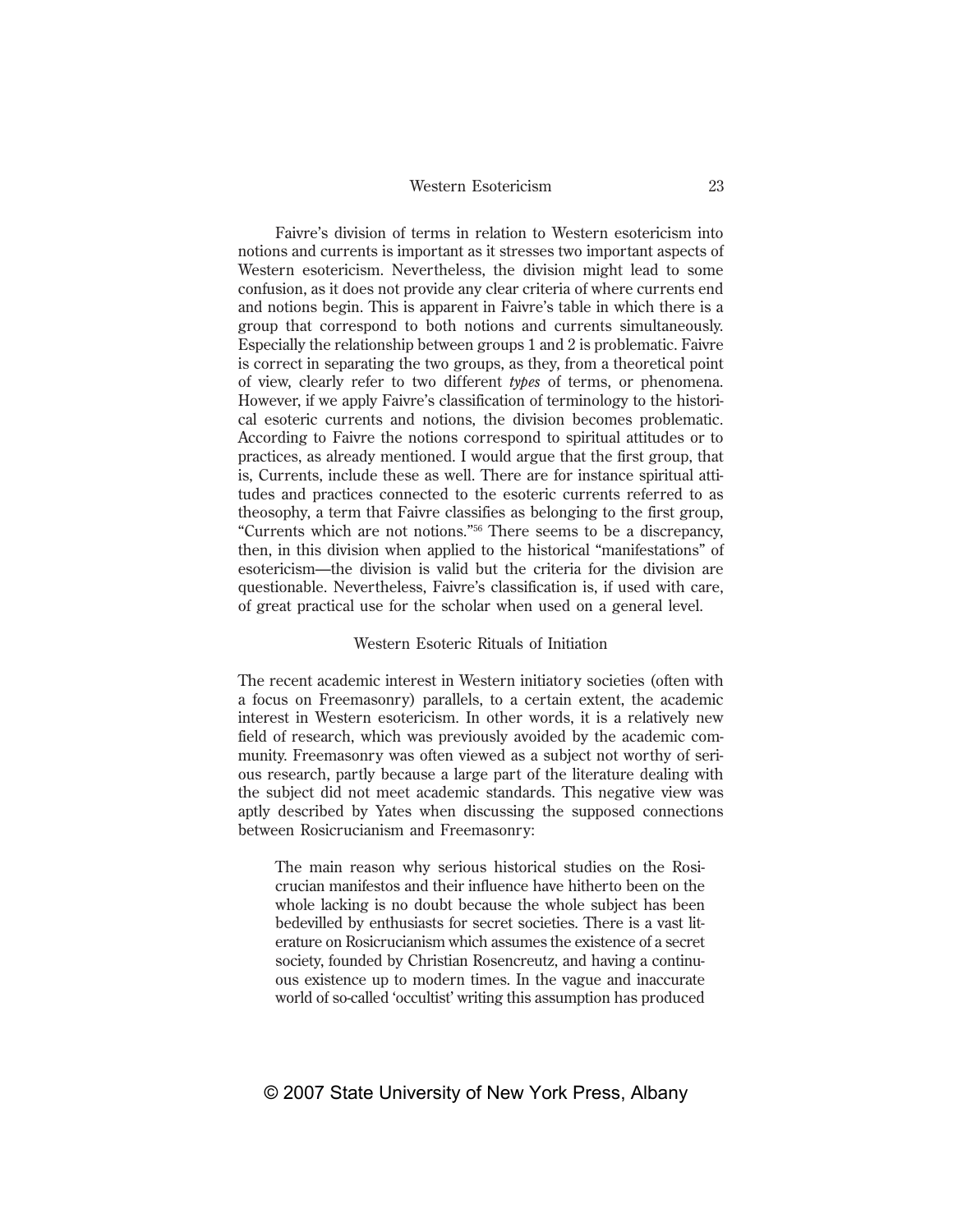a kind of literature which deservedly sinks below the notice of the serious historian. And when, as is often the case, the misty discussion of 'Rosicrucians' and their history becomes involved with the masonic myths, the enquirer feels that he is sinking helplessly into a bottomless bog.<sup>57</sup>

Fortunately, the situation has improved considerably in the last seven years. There are today at least three academic chairs devoted to Freemasonry,58 and important studies have been published on the subject. In addition to this, there exist a number of masonic research organizations that maintain a high scholarly standard in their published transactions.<sup>59</sup> The situation for the scholar has also been improved through a change of attitude among masonic research societies and libraries toward the academic community. Scholars are invited to publish articles in renowned masonic periodicals such as *Ars Quatour Coronatorum* and *Heredom*, and to attend conferences open for both masons and nonmasons. Furthermore, most masonic libraries are, contrary to what is often thought to be the case, open for nonmasonic scholars.

Scholars working in the field of Western esotericism have taken an interest in initiatory societies, and it is often assumed that esotericism can be found in this type of society. Yates, for instance, explored the relationship between Rosicrucianism and Freemasonry, and came to the conclusion that the Rosicrucian furor of the seventeenth century probably inspired the founding of "secret societies," such as Freemasonry.<sup>60</sup> Both Faivre and Hanegraaff mention that esotericism can be found in masonic initiatory societies—especially in the high degrees from the second half of the eighteenth century.<sup>61</sup>

Faivre begins his short description of eighteenth-century initiatory societies in *Access to Western Esotericism* with the words: "It is obviously the high degree rites that contain the most esoteric content, therefore Anglo-Saxon Freemasonry is less esoteric in character."62 After a short discussion of the *Strict Observance* and the *Rectified Scottish Rite*, Faivre makes a distinction between three types of masonic rites: (1) Christian or Western rites, (2) medieval and chivalric rites, (3) neopagan Egyptian rites.63 Suffice it to say at present that Faivre, while stressing the difference between the Craft degrees and the high or additional degrees, does not state that esotericism is not to be found in the Craft degrees, merely that they contain less esoteric content than the later "High" degree rituals.

In discussing the history of Western esotericism, Hanegraaff states that a Western esoteric tradition known as Christian theosophy, con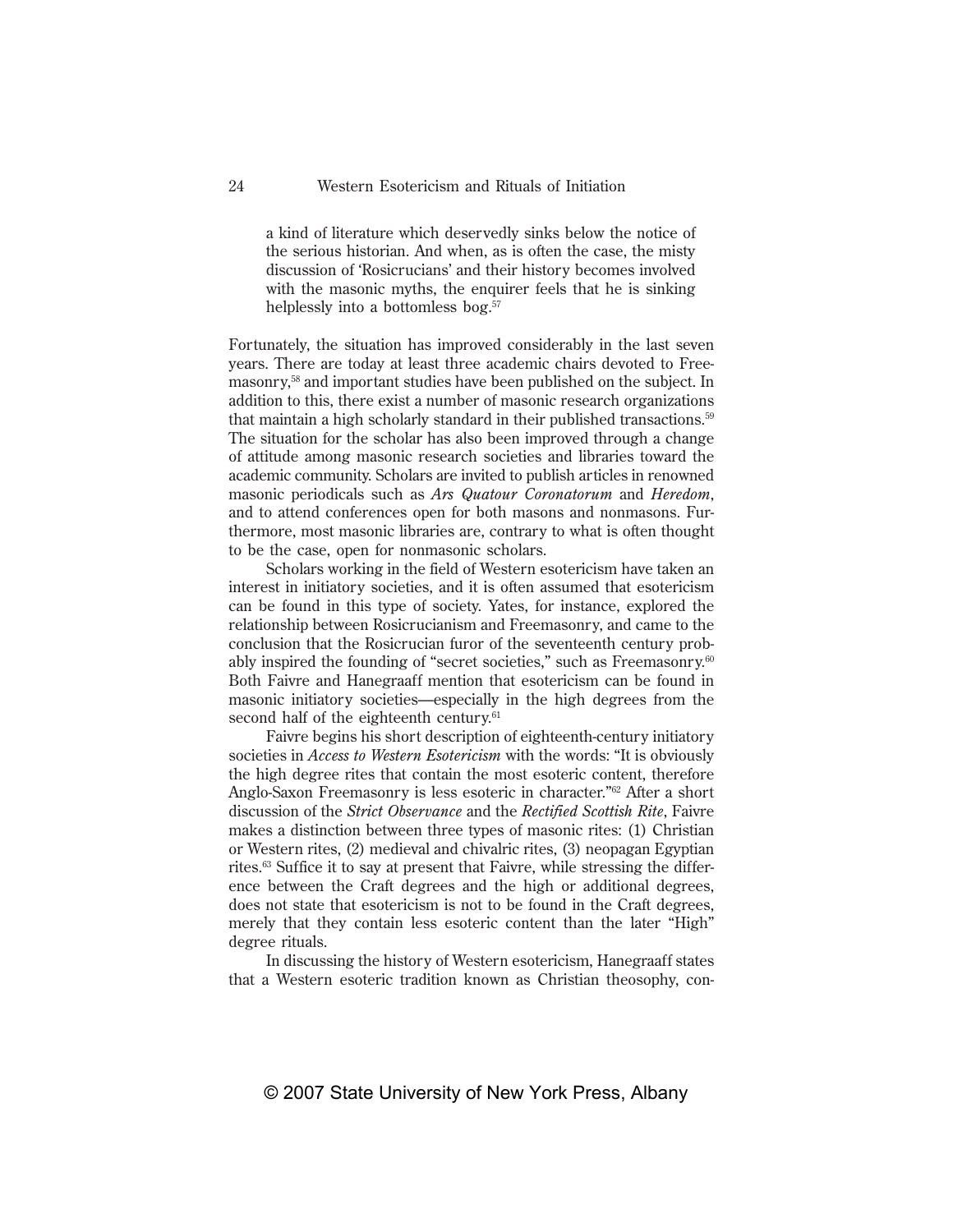nected to esoteric philosophers such as Jacob Boehme (1575–1624) and Friedrich Christian Oetinger (1702–1782), would later find its way, through German Naturphilosophie, into initiatory societies of the eighteenth century:

Christian Theosophy came to be closely linked to the emergence of German *Naturphilosophie*, including a strong interest in magic and the "occult" phenomena associated with "the Night-Side of Nature." It flourished, finally, in the so-called Illuminist current of the later eighteenth and the early nineteenth centuries, partly linked to new initiatory societies modelled upon or connected with Freemasonry such as the theurgical Elus Coëns, the Illuminés d'Avignon, the Rectified Scottish Rite, the Order of the Gold and Rosy Cross and the Asiatic Brethren.<sup>64</sup>

Although both Faivre and Hanegraaff state that Western esotericism is to be found in masonic initiatory societies, they do not venture deeper into the subject and do not explain *how* esotericism is actually transmitted in this type of society. Furthermore, they do not discuss the rituals of these societies at all, despite the central position they have for initiatory societies. From an academic perspective, the relationship between Western esotericism and rituals of initiation is thus an unexplored field of research. In the present work it will be analyzed how Western esotericism is transmitted through rituals of initiation and, furthermore, what types of esoteric currents or traditions are transmitted. It is hoped that this will result in a deeper understanding of Western esoteric rituals of initiation, and thereby assist in bringing this type of ritual from the darkness of obscurity, to the light of academic scrutiny.

## Concluding Remarks

The academic study of Western Esotericism is a comparatively new field in the history of religions, and it is only in the last ten years that the field has received wide academic recognition. There are several reasons for this belated recognition, but perhaps the most important reason is that Western esotericism has been viewed with suspicion, both by theologians and historians of science. Today, the situation has improved considerably and scholars from a wide range of disciplines are beginning to view Western esotericism as an important part of Western culture.

In this book Western esotericism is approached from a broader (generalist) perspective, which is based on the two research paradigms